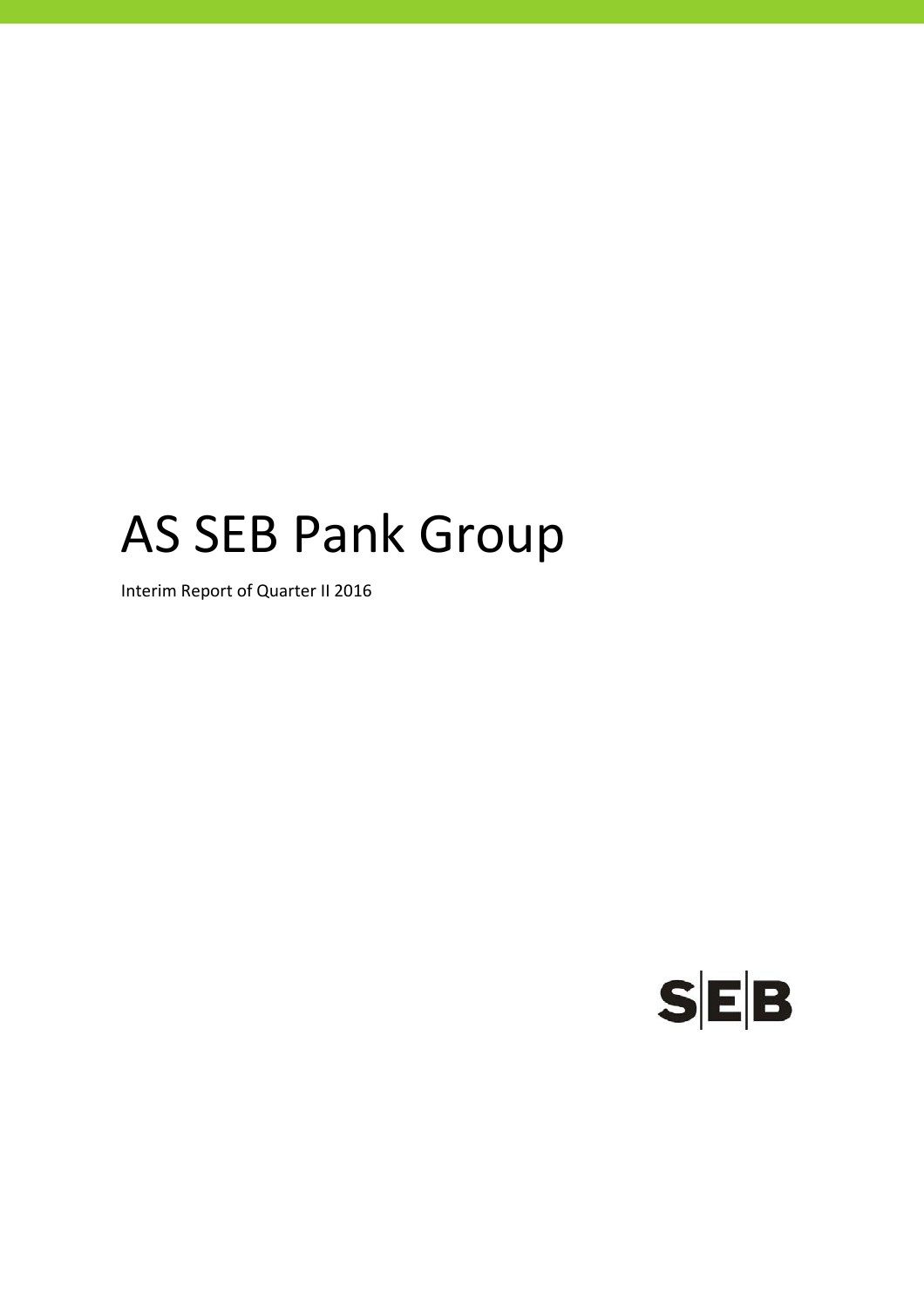#### **Contents** P.

|            |                                                                                                                                                                                                                                | $\overline{2}$      |
|------------|--------------------------------------------------------------------------------------------------------------------------------------------------------------------------------------------------------------------------------|---------------------|
| ı.         |                                                                                                                                                                                                                                | $\overline{3}$      |
| 1.         |                                                                                                                                                                                                                                | 3                   |
| 2.         |                                                                                                                                                                                                                                | 3                   |
| II.        |                                                                                                                                                                                                                                | 4                   |
| 1.         | Credit institution's group as defined in Credit Institutions Law___________________________________                                                                                                                            | $\overline{4}$      |
| 1.1.       | Consolidated group                                                                                                                                                                                                             | $\overline{4}$      |
| 1.2.<br>2. | Changes in the consolidated group during the accounting period and plans for year 2016<br>Highlights                                                                                                                           | $\overline{4}$<br>5 |
| 3.         |                                                                                                                                                                                                                                | $\overline{7}$      |
| 4.         |                                                                                                                                                                                                                                | 9                   |
| 5.         |                                                                                                                                                                                                                                | 9                   |
| Ш.         |                                                                                                                                                                                                                                | 11                  |
| 1.         | Consolidated income statement<br><u> 1999 - Johann Barbara, markazar margolar (h. 1989).</u>                                                                                                                                   | 11                  |
| 2.         |                                                                                                                                                                                                                                |                     |
| 3.         |                                                                                                                                                                                                                                |                     |
| 4.         |                                                                                                                                                                                                                                |                     |
| 5.         |                                                                                                                                                                                                                                |                     |
| 6.         |                                                                                                                                                                                                                                | 15                  |
|            |                                                                                                                                                                                                                                | 16                  |
|            |                                                                                                                                                                                                                                |                     |
|            | Note 3 Interest and similar incomerse and service and state and state and state and similar incomerse and similar incomerse and similar incomerse and similar incomerse and similar incomerse and similar incomerse and simila | 19                  |
|            |                                                                                                                                                                                                                                | 19                  |
|            |                                                                                                                                                                                                                                | 19                  |
|            |                                                                                                                                                                                                                                |                     |
| Note 7     |                                                                                                                                                                                                                                |                     |
|            |                                                                                                                                                                                                                                |                     |
|            |                                                                                                                                                                                                                                |                     |
|            |                                                                                                                                                                                                                                |                     |
|            | Note 11 Concentration of financial assets and liabilities by industry sector<br>122                                                                                                                                            |                     |
|            | Note 12 Related parties and the state of the state of the state of the state of the state of the state of the state of the state of the state of the state of the state of the state of the state of the state of the state of | 24                  |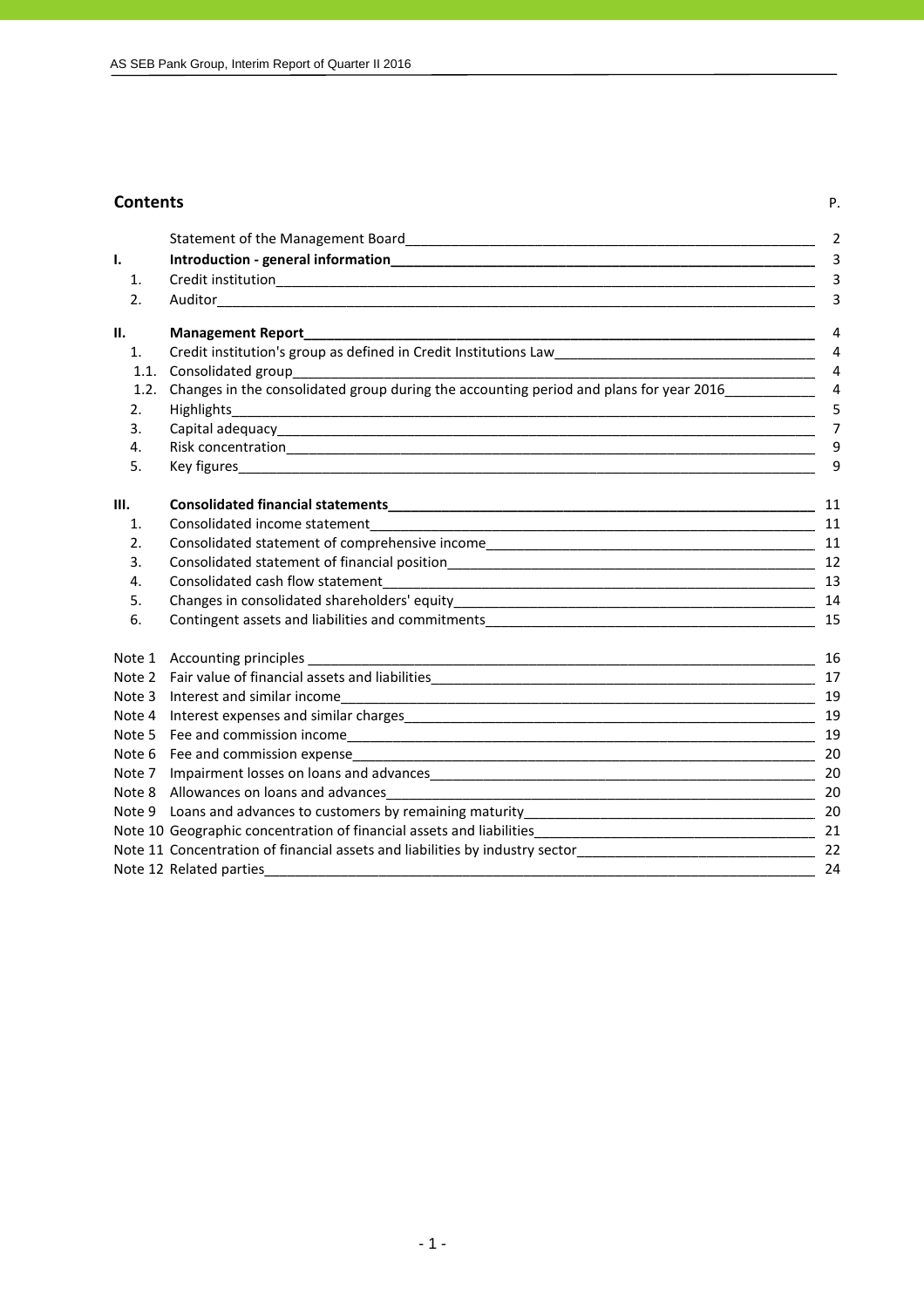## **Statement of the Management Board**

Interim Report of Quarter II 2016 consists of the following parts and reports:

 Introduction – general information Management Report Consolidated Financial Statements Notes

The financial and other additional information published in the Interim Report of Quarter II 2016 is true and complete. Consolidated financial statements give a true and fair view of the actual financial position, results of operations and cash flows of the Group.

Consolidated financial statements have been compiled in accordance with the International Accounting Standard IAS 34 "Interim financial reporting" and in conformity with the requirements of Eesti Pank for publishing information. AS SEB Pank and subsidiaries of the consolidated group are assumed to be going concern.

Consolidated financial statements for the Quarter II 2016 are not audited.

Allan Parik Chairman of the Management Board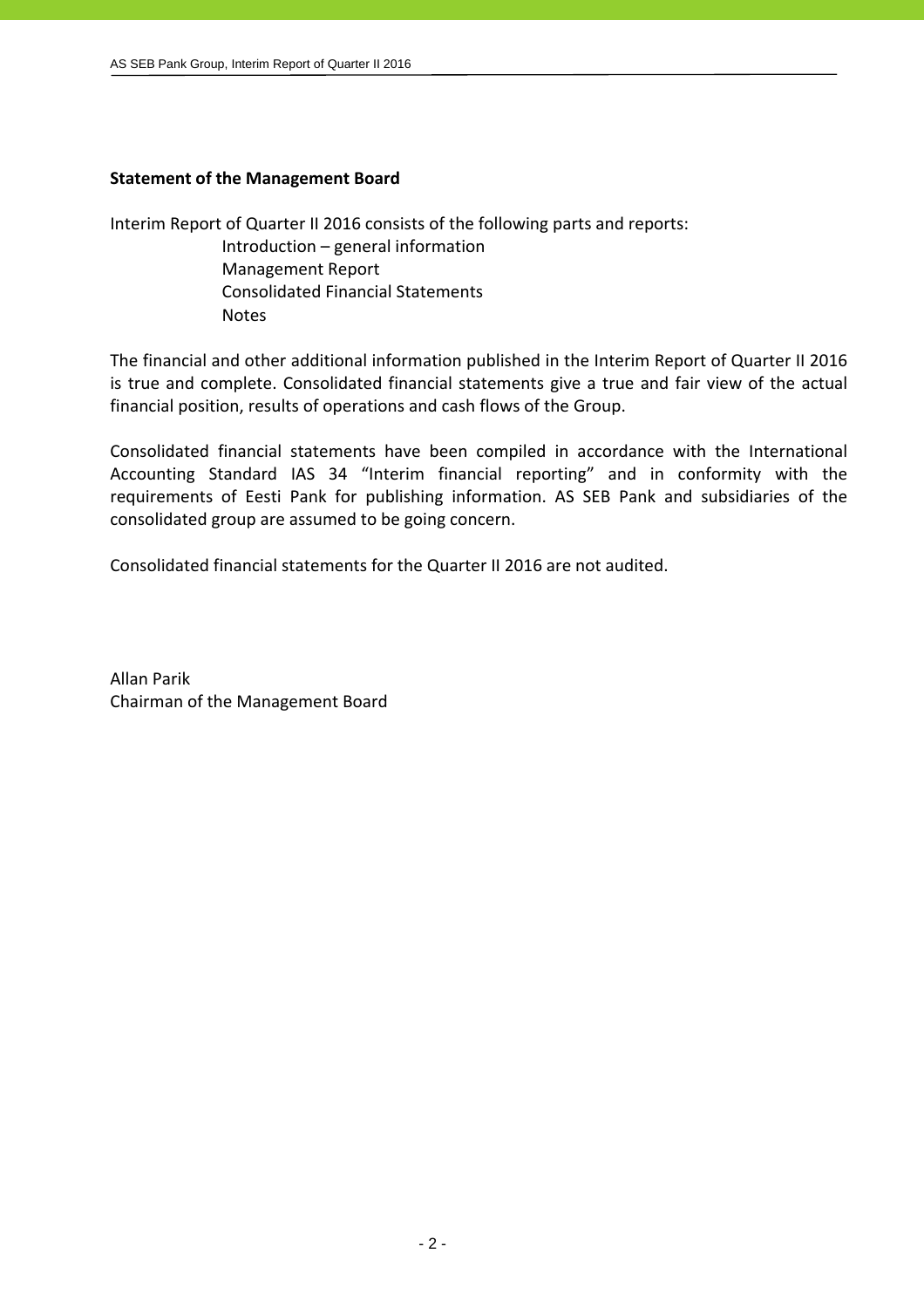## **I. Introduction ‐ general information**

## **1. Credit institution**

Company name AS SEB Pank Registry date 08.12.1995 Phone  $+3726655100$ Fax +372 6 655 102 SWIFT EEUHEE2X e-mail info@seb.ee

## **2. Auditor**

Reporting date 30.06.2016

Address Tornimäe Str. 2, Tallinn 15010, Estonia Registered in Republic of Estonia Registry code 10004252 (Estonian Commercial Register) Internet homepage http://www.seb.ee

Audit company **AS PricewaterhouseCoopers** Registry code 10142876 (Estonian Commercial Register) Address **Pärnu Str. 15, 10141 Tallinn, Estonia** 

Reporting period 01.01.2016 ‐ 30.06.2016 Reporting currency **EUR** Euro (EUR), millions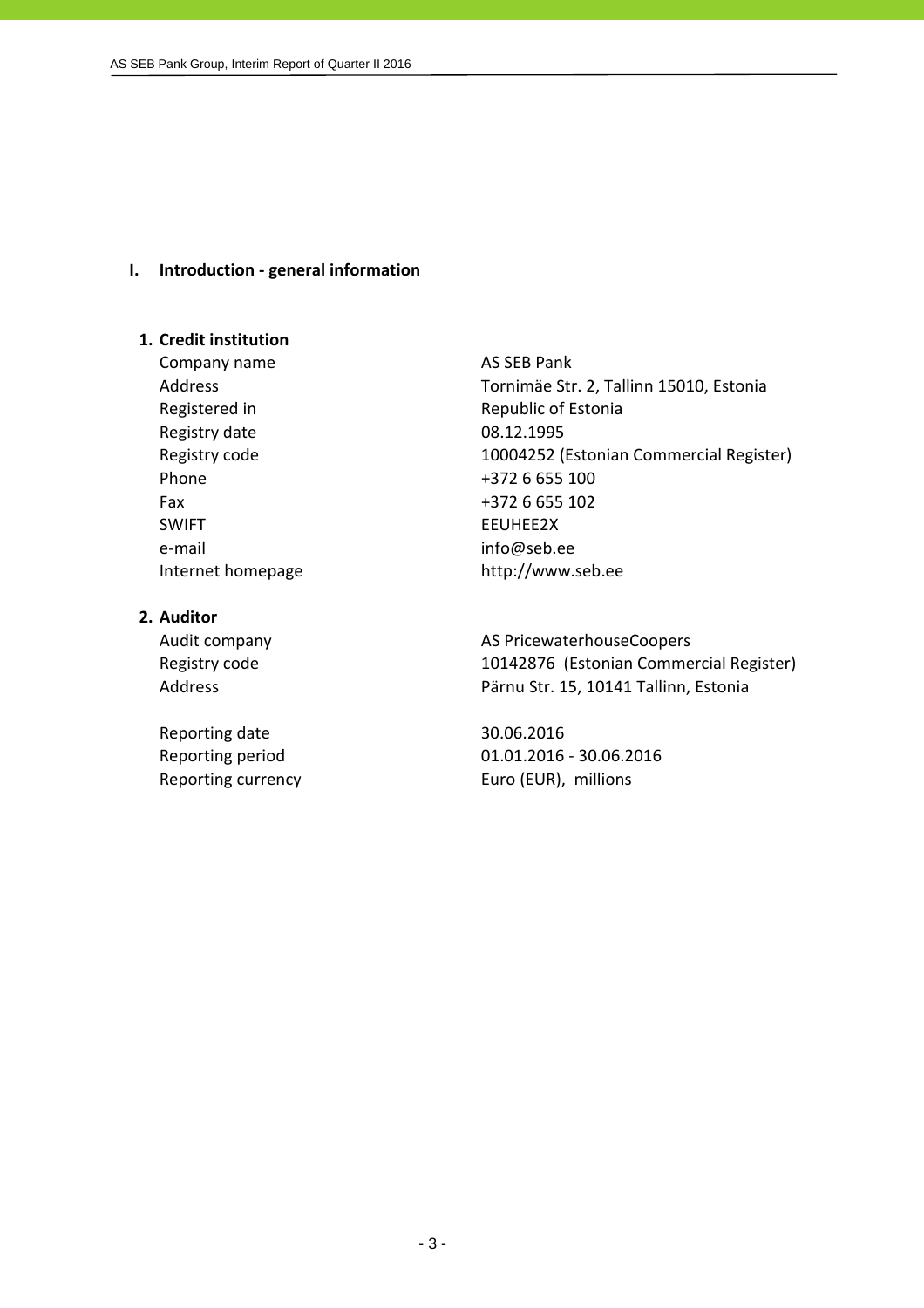## **II. Management Report**

## **1. Credit institution's group as defined in Credit Institutions Law**

## **1.1. Consolidated group**

| Company name                | Registry<br>code | Reg. date | <b>Address</b>         | <b>Activity</b>             | Holding***<br>(%) | At an acqui-<br>sition cost<br>(EURmio) |
|-----------------------------|------------------|-----------|------------------------|-----------------------------|-------------------|-----------------------------------------|
| AS SEB Liising              | 10281767         | 03.10.97  | Tallinn. Tornimäe 2    | Leasing                     | 100.0%            | 1.8                                     |
| AS Rentacar*                | 10303546         | 20.10.97  | Haapsalu, Karja 27     | Leasing                     | 100.0%            | 0.0                                     |
| AS SEB Varahaldus           | 10035169         | 22.05.96  | Tallinn. Tornimäe 2    | Asset management            | 100.0%            | 2.7                                     |
| AS Sertifitseerimiskeskus** | 10747013         | 27.03.01  | Tallinn. Pärnu mnt 141 | Data communication services | 25.0%             | 1.0                                     |
|                             |                  |           |                        |                             |                   | 5.5                                     |

All enterprises are registered in Estonian Commercial Register.

\* Consolidated subsidiary of AS SEB Liising.

\*\* Associates.

\*\*\* For all investments the percentage of holding equals to both, the holding from the number of shares as well as from the number of votes.

Parent company of the Group is AS SEB Pank, its activity is banking (information on page 3). The "consolidated group" in the meaning of Credit Institutions Law in Estonia and the "Group" for IFRS consolidation purposes are identical.

Non‐profit association SEB Heategevusfond is an association, not belonging to the consolidation group, registered on 06.01.2006. The founders of the association are AS SEB Pank and AS SEB Elu‐ ja Pensionikindlustus (subsidiary of life insurance company SEB Life and Pension Holding AB which is the subsidiary of Skandinaviska Enskilda Banken AB). The association is aimed at raising and distributing funds for charitable cause to organisations, dealing with children, who have been deprived of parental care. Upon dissolution of the association, the assets remaining after satisfaction of the claims of creditors shall be transferred to a non‐profit association or foundation with similar objectives, entered to the list of associations subject to income tax incentive of the Government of the Estonian Republic, or a legal person in public law, state or local government.

Non‐profit association Spordiklubi United is an association, not belonging to the consolidation group, which started activity from September 2008. The association is founded by AS SEB Pank. The association is aimed at organizing on hobby and competition level sport events and organizing promotions for advertising of own and supporter´s activities. Upon dissolution of the association, the assets shall be transferred to a non‐profit association, foundation or other persons filling the objectives by articles in public interests.

## **1.2. Changes in the consolidated group during the accounting period and plans for year 2016**

In 31.05.2016 an associate Tieto Estonia Services OÜ was sold (20% owneship held by AS SEB Pank).

No such events or trends have occurred by the time of publishing the report, which would affect the strategy of the group in 2016.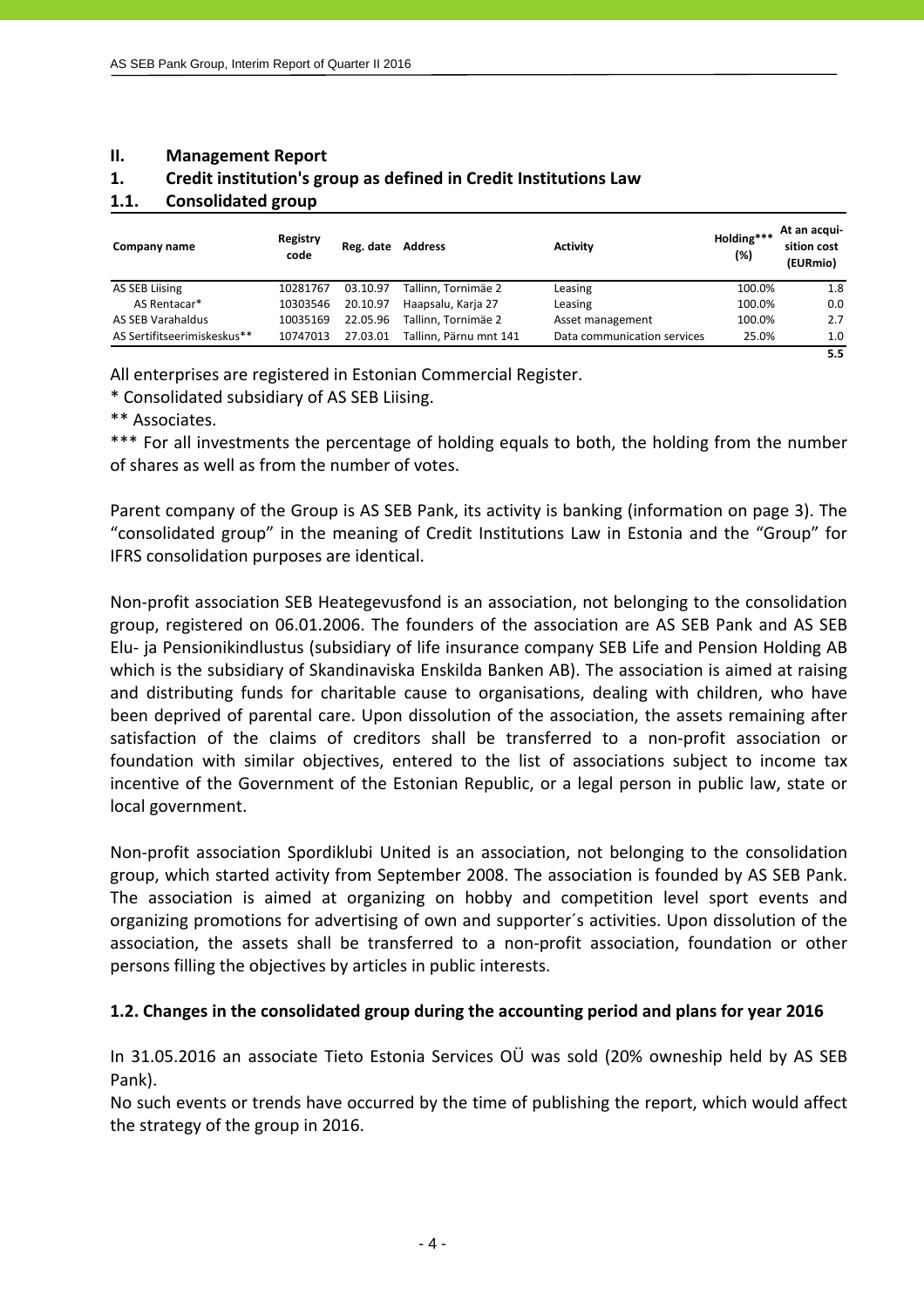## **2. Highlights**

The situation in Estonia's economy can be considered satisfactory, it is positive to see signs of revival in the corporate landscape. Compared to last year, the GDP growth improved in the first quarter of 2016 to 1.7 percent, which is less than the economy's growth potential, but better than the second half of 2015. Economic growth is still held up by private consumption, which in the beginning of the year was influenced by an increase in excise duties. Due to service sales decreasing, export declined in the first quarter, but significantly slower than in previous quarters. Meanwhile, the export of goods even increased a bit. Positive trend in goods export seems to have also continued in the second quarter based on preliminary data.

As companies are more willing to invest, it is plausible that the economic environment improves. Although according to the GDP statistics the investments decreased in the first quarter by 6 percent, it was caused by a few areas of activity, such as telecommunications and water supply. In most sectors, including the processing industry, investments increased. The 8‐percent increase of the loan balance of the companies and continuing increase in the import of capital goods also refers to active investments in the second quarter of the year. In addition, investments are also increased due to more interest in equipment leasing, the number of transactions of which increased in the second quarter by 39 percent.

We have noticed a clear change in our clients' consumption habits. We are moving towards a cash‐free society, which is confirmed by the fact that compared to the second quarter of last year the usage of our mobile bank has increased by more than half, 52 percent. Taking into account the wishes of our clients, we shall already launch an updated mobile app this autumn. Moreover, in the last year the volume of our paper-free transactions has also increased by 42 percent. It is a technological solution thanks to which the client can sign all documents in the branch digitally instead of traditional printing and signing papers and these shall be saved directly into the Internet Bank account. We are certain that a paper‐free service shall soon become the norm. As changes in the digital world are happening faster and faster, we have created a digital banking unit in our team who focuses on such similar previously mentioned developments and changes in direction.

The **SEB Baltic Household Outlook** reveals that an improved situation on the labour markets of the Baltic countries and increasing incomes grew both families' cash buffers and their interest in purchasing new homes.

The fourth edition of SEB's landmark event, the annual **Baltic Business Summit** 2016 was held in Tallinn on April 14, with the focus on digital revolution and its impact on the business.

SEB began **to issue home loans** to clients who are borrowing to buy, build or renovate their existing homes to make them more energy efficient and who wish **to use a guarantee from KredEx** for that purpose.

Already for the third year in a row, SEB has been named as **best securities services provider in Estonia** by the international finance magazine **Global Finance**. SEB Banks were recognised with the same title in Latvia, Lithuania and Sweden.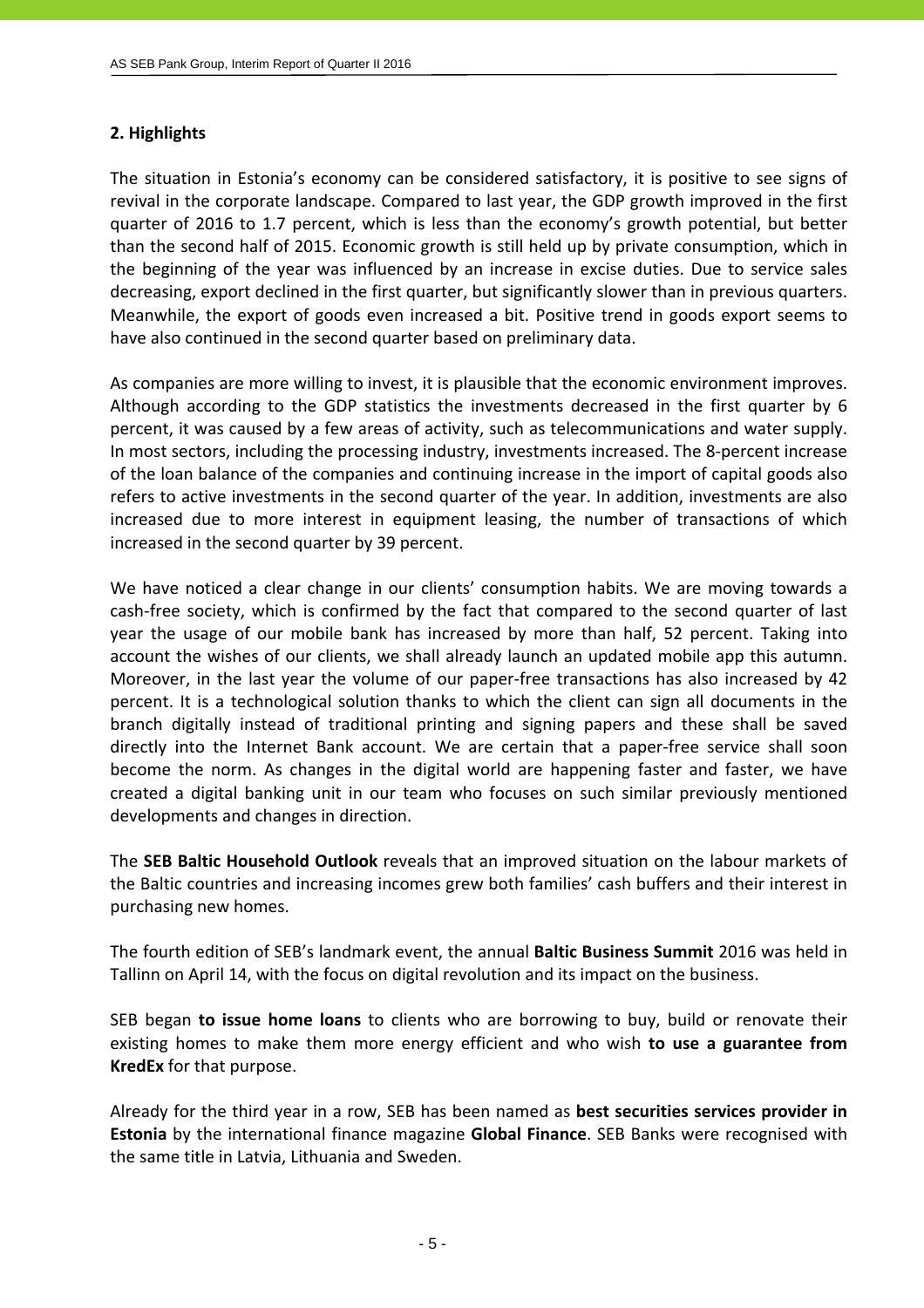**The winner of "Brainhunt"**, the largest competition of business ideas in Estonia, was **SprayPrinter**, to whom a cheque of 30 000 euros of prize money was issued. Second place and 10 000 euros was awarded to Foxcademy. Award for the third place and a cheque of 6000 euros was given to Levon.

More than one half of the residents of Estonia acknowledge the need to set aside additional pension savings in order to complement their 1st and 2nd pension pillars, the **SEB retirement readiness survey** revealed. Close to one third claim that they are already doing so to an extent; however, only 14% are saving an average of EUR 100 per month on a regular basis.

Out of the bigger consumer expenses additional funding from a bank or other credit organisation is used mainly for smaller construction work and refurbishment, but also for buying a car or technology products, revealed the **SEB research, which was mapping the usage of small credit products**.

According to the **SEB home purchasing power index**, in the first quarter of the year a person living in Tallinn and earning an average income was able to purchase 42.4 square metres of new living space in a dormitory district, while a resident of Vilnius could purchase 42 square metres. In the Baltic States, secondary market apartments are the most affordable in Riga, where a resident could buy a standard apartment of 52 square metres without taking excessive risks and loan obligations.

On 30th of June Professor Arnis Sauka of the Stockholm School of Economics presented a **study on the shadow economy and business culture** of Estonia, Latvia, and Lithuania. The study addresses several aspects of shadow economy, such as cash in hand, which accounted for 17.7% of all salaries in Estonia in 2015 according to the study. This exceeds the figure of the previous year by 3.1% respectively.

Visa Inc. announced an intended acquisition of Visa Europe Limited in 2015. As part of this transaction, members sold their ownership interest in Visa Europe to Visa Inc. and received cash and shares as described in the transaction agreement. The transaction closed in June 2016. AS SEB Pank received one‐off income from transaction in amount 16,3m. As of now, VISA Inc. forms a global card organisation, which continues servicing its members and their customers with a purpose of offering even more efficient and state‐of‐art service throughout the world.

The more than 749 300 customers of SEB Pank Group are served by 1068 employees. The customers are served through many different channels such as 22 branch offices, 236 ATMs, 9513 POS‐terminals. There are more than 762 900 debit and credit cards in use. In addition, over 77% of our customers use internet bank services.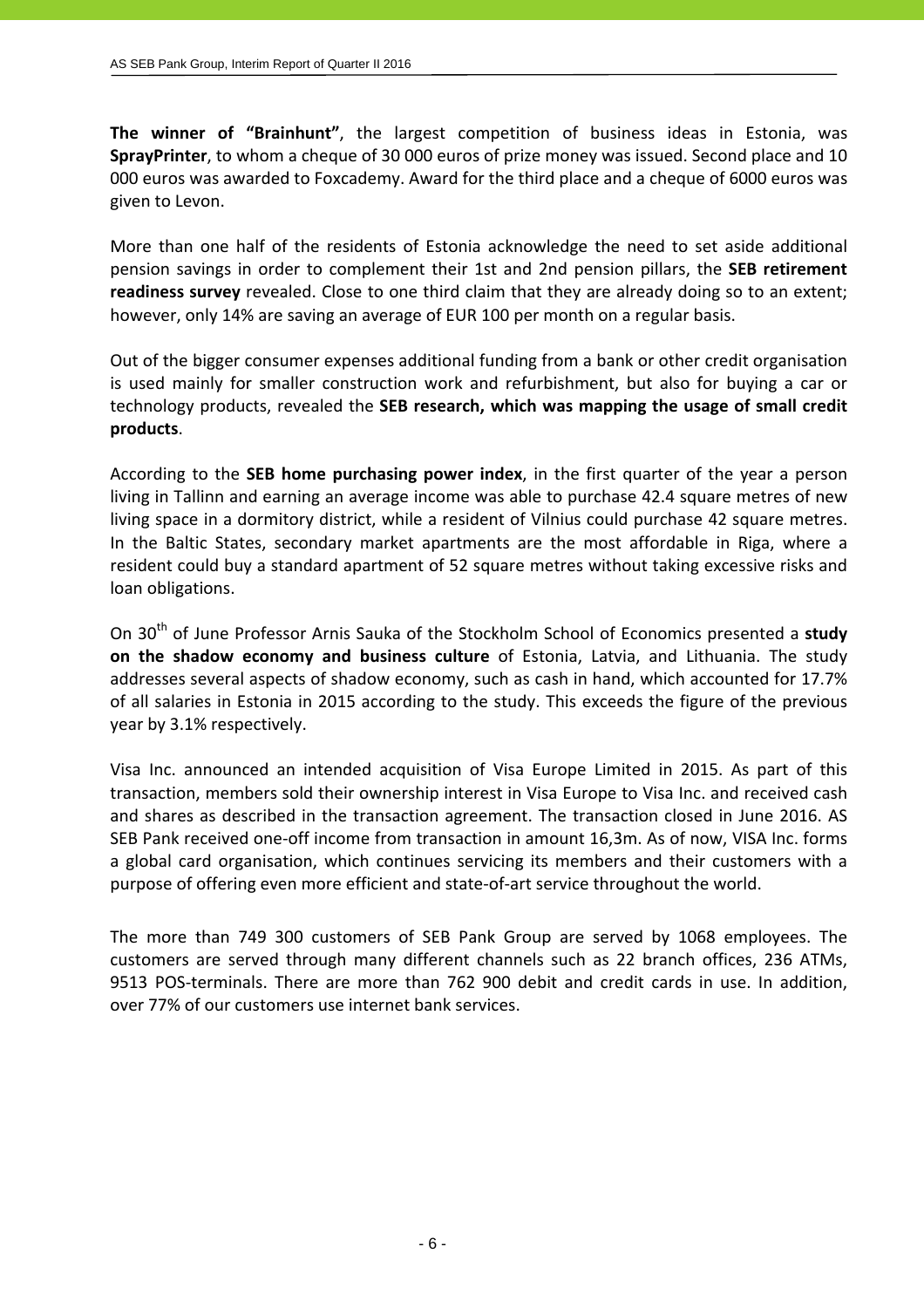# **3. Capital adequacy**

(millions of EUR)

|        | <b>CAPITAL BASE</b>                                                    | 30.06.16 | 31.12.15 |
|--------|------------------------------------------------------------------------|----------|----------|
|        | <b>OWN FUNDS</b>                                                       | 890.2    | 904.5    |
| 1.     | <b>TIER 1 CAPITAL</b>                                                  | 890.2    | 904.5    |
| 1.1.   | <b>COMMON EQUITY TIER 1 CAPITAL</b>                                    | 890.2    | 904.5    |
| 1.1.1. | Capital instruments eligible as CET1 Capital                           | 128.8    | 128.8    |
|        | Paid up capital instruments                                            | 42.5     | 42.5     |
|        | Share premium                                                          | 86.3     | 86.3     |
| 1.1.2. | Retained earnings *                                                    | 751.4    | 751.4    |
| 1.1.3. | Accumulated other comprehensive income                                 | 0.7      | 12.8     |
| 1.1.4. | Other reserves                                                         | 19.4     | 19.4     |
|        | 1.1.5. Adjustments to CET1 due to prudential filters                   | $-0.1$   | $-0.1$   |
| 1.1.6. | (-) Intangible assets                                                  | $-3.2$   | $-1.9$   |
|        | 1.1.7. (-) IRB shortfall of credit risk adjustments to expected losses | $-6.4$   | $-5.5$   |
| 1.1.8. | Other transitional adjustments to CET1 Capital                         | $-0.4$   | $-0.4$   |
| 2.     | <b>TIER 2 CAPITAL</b>                                                  | 0.0      | 0.0      |
|        | IRB Excess of provisions over expected losses eligible                 | 0.0      | 0.0      |

|        |                                                                                    |             | Capital  |             | Capital  |
|--------|------------------------------------------------------------------------------------|-------------|----------|-------------|----------|
|        |                                                                                    |             | require- |             | require- |
|        |                                                                                    |             | ments    |             | ments    |
|        | RISK WEIGHTED ASSETS (RWA)                                                         | 30.06.16    | (8%)     | 31.12.15    | (8%)     |
|        | <b>TOTAL RISK EXPOSURE AMOUNT</b>                                                  | 2 3 6 2 . 8 | 189.0    | 2 1 7 5 . 3 | 174.0    |
| 1.     | RISK WEIGHTED EXPOSURE AMOUNTS FOR CREDIT, COUNTERPARTY CREDIT AND                 |             |          |             |          |
|        | DILUTION RISKS AND FREE DELIVERIES                                                 | 2 2 2 1.6   | 177.7    | 2 0 2 1 . 1 | 161.7    |
| 1.1.   | Standardised approach (SA)                                                         | 276.6       | 22.1     | 222.7       | 17.8     |
|        | Central governments or central banks                                               | 7.6         | 0.6      | 2.9         | 0.2      |
|        | Public sector entities                                                             | 0.7         | 0.1      | 0.6         | 0.0      |
|        | Retail                                                                             | 174.7       | 14.0     | 174.0       | 13.9     |
|        | Exposures in default                                                               | 1.8         | 0.1      | 1.6         | 0.1      |
|        | Collective investments undertakings (CIU)                                          | 6.1         | 0.5      | 6.1         | 0.5      |
|        | Equity                                                                             | 18.7        | 1.5      | 13.2        | 1.1      |
|        | Other items                                                                        | 67.0        | 5.4      | 24.3        | 1.9      |
| 1.2.   | Internal ratings based Approach (IRB)                                              | 1945.0      | 155.6    | 1798.4      | 143.9    |
| 1.2.1. | IRB approaches when neither own estimates of LGD nor Conversion Factors are used   | 1641.9      | 131.4    | 1499.7      | 120.0    |
|        | Institutions                                                                       | 213.6       | 17.1     | 94.1        | 7.5      |
|        | Corporates - SME                                                                   | 727.6       | 58.2     | 695.8       | 55.7     |
|        | Corporates - Specialised Lending                                                   | 37.0        | 3.0      | 79.6        | 6.4      |
|        | Corporates - Other                                                                 | 663.7       | 53.1     | 630.2       | 50.4     |
|        | 1.2.2. IRB approaches when own estimates of LGD and/or Conversion Factors are used | 303.1       | 24.2     | 298.7       | 23.9     |
|        | Retail - Secured by real estate SME                                                | 11.4        | 0.9      | 12.8        | 1.0      |
|        | Retail - Secured by real estate non-SME                                            | 215.1       | 17.2     | 210.5       | 16.8     |
|        | Retail - Qualifying revolving                                                      | 0.0         | 0.0      | 2.2         | 0.2      |
|        | Retail - Other SME                                                                 | 16.9        | 1.4      | 17.6        | 1.4      |
|        | Retail - Other non-SME                                                             | 59.7        | 4.8      | 55.6        | 4.4      |
| 2.     | TOTAL RISK EXPOSURE AMOUNT FOR POSITION, FOREIGN EXCHANGE AND                      |             |          |             |          |
|        | <b>COMMODITIES RISKS</b>                                                           | 17.0        | 1.4      | 13.2        | 1.1      |
| 3.     | TOTAL RISK EXPOSURE AMOUNT FOR OPERATIONAL RISK (AMA)                              | 123.0       | 9.8      | 135.3       | 10.8     |
| 4.     | TOTAL RISK EXPOSURE AMOUNT FOR CREDIT VALUATION ADJUSTMENT                         | 1.2         | 0.1      | 5.7         | 0.5      |

\* Prognoses of dividends have been deducted from retained earnings.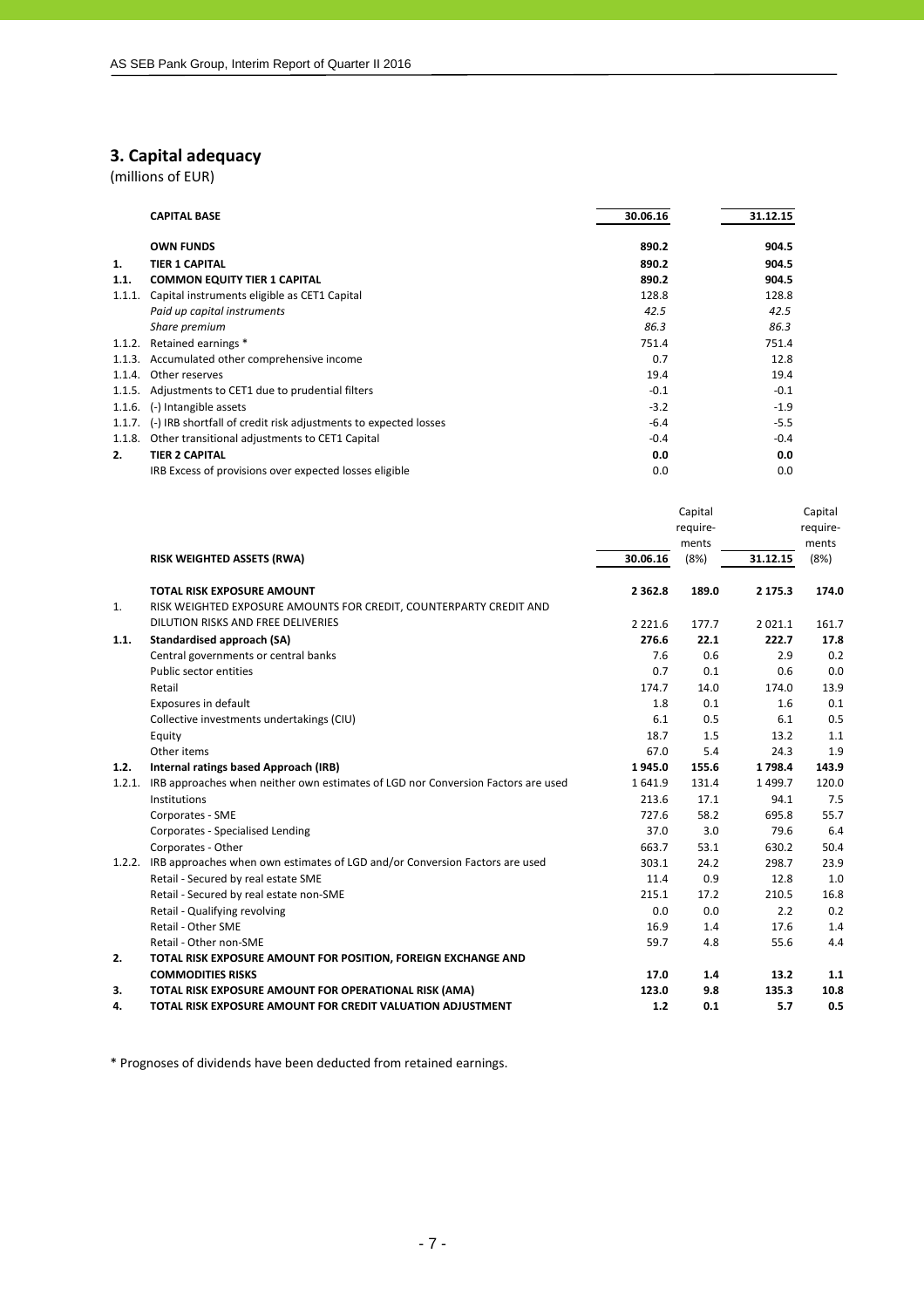#### **CAPITAL RATIOS**

|                                                                                                                       | 30.06.16    | 31.12.15 |
|-----------------------------------------------------------------------------------------------------------------------|-------------|----------|
| <b>OWN FUNDS</b>                                                                                                      | 890.2       | 904.5    |
| TOTAL RISK EXPOSURE AMOUNT Basel III (without additional risk exposure amount due to application of<br>Basel I floor) | 2 3 6 2 . 8 | 2 175.3  |
| Own fund requirement (8%)                                                                                             | 189.0       | 174.0    |
| Total capital ratio                                                                                                   | 37.67%      | 41.58%   |
| Tier 1 Capital ratio                                                                                                  | 37.67%      | 41.58%   |
| <b>CET1 Capital ratio</b>                                                                                             | 37.67%      | 41.58%   |
| Tier 2 Capital ratio                                                                                                  | 0.00%       | 0.00%    |
| TOTAL RISK EXPOSURE AMOUNT Basel III (with additional risk exposure amount due to application of                      |             |          |
| Basel I floor)                                                                                                        | 3 0 78.5    | 2966.7   |
| Own fund requirement (8%)                                                                                             | 246.3       | 237.3    |
| Total capital ratio                                                                                                   | 28.92%      | 30.49%   |
| Tier 1 Capital ratio                                                                                                  | 28.92%      | 30.49%   |
| CET1 Capital ratio                                                                                                    | 28.92%      | 30.49%   |
| Tier 2 Capital ratio                                                                                                  | 0.00%       | 0.00%    |

#### **MEMBERS OF CONSOLIDATION GROUP, INCLUDED TO CAPITAL ADEQUACY CALCULATION**

AS SEB Pank AS SEB Liising Group AS SEB Varahaldus

#### **CAPITAL REQUIREMENTS AND BUFFERS**

| Own funds            | Capital<br>amount | Total<br>risk<br>exposure<br>amount * |      | Base capital<br>requirement | Own funds<br>$Surplus(+)$<br>of base capital<br>requirement | Capital<br>adeguacy<br>ratio | conservation   | Capital<br>buffer |    | Systemic risk<br>buffer | Counter-<br>cyclical<br>capital<br>buffer | Total<br>capital<br>require-<br>ments,<br>incl. buffers | Own funds<br>$Surplus(+)$<br>of total capital<br>requirements,<br>incl. buffers |
|----------------------|-------------------|---------------------------------------|------|-----------------------------|-------------------------------------------------------------|------------------------------|----------------|-------------------|----|-------------------------|-------------------------------------------|---------------------------------------------------------|---------------------------------------------------------------------------------|
|                      | 1                 | $\overline{2}$                        | 3    | $4=2\times3$                | $5 = 1 - 4$                                                 | $6=1/2$                      | $\overline{7}$ | $8=2\times7$      | 9  | $10 = 2 \times 9$       | 11                                        | $12=4+8+10+11$                                          | $14 = 1 - 12$                                                                   |
| 30.06.16             |                   |                                       |      |                             |                                                             |                              |                |                   |    |                         |                                           |                                                         |                                                                                 |
| <b>Total capital</b> | 890.2             | 2 3 6 2 . 8                           | 8%   | 189.0                       | 701.2                                                       | 37.68%                       | 2.5%           | 59.1              | 2% | 47.3                    | 0.0                                       | 295.4                                                   | 594.8                                                                           |
| Tier 1 capital       | 890.2             | 2 3 6 2 . 8                           | 6%   | 141.8                       | 748.4                                                       | 37.68%                       | 2.5%           | 59.1              | 2% | 47.3                    | 0.0                                       | 248.1                                                   | 642.1                                                                           |
| CET1 capital         | 890.2             | 2 3 6 2 . 8                           |      | 4.5% 106.3                  | 783.9                                                       | 37.68%                       | 2.5%           | 59.1              | 2% | 47.3                    | 0.0                                       | 212.7                                                   | 677.5                                                                           |
| 31.12.15             |                   |                                       |      |                             |                                                             |                              |                |                   |    |                         |                                           |                                                         |                                                                                 |
| <b>Total capital</b> | 904.5             | 2 175.3                               | 8%   | 174.0                       | 730.5                                                       | 41.58%                       | 2.5%           | 54.4              | 2% | 43.5                    | $\overline{\phantom{0}}$                  | 271.9                                                   | 632.6                                                                           |
| Tier 1 capital       | 904.5             | 2 175.3                               | 6%   | 130.5                       | 774.0                                                       | 41.58%                       | 2.5%           | 54.4              | 2% | 43.5                    | $\overline{\phantom{a}}$                  | 228.4                                                   | 676.1                                                                           |
| CET1 capital         | 904.5             | 2 175.3                               | 4.5% | 97.9                        | 806.6                                                       | 41.58%                       | 2.5%           | 54.4              | 2% | 43.5                    |                                           | 195.8                                                   | 708.7                                                                           |

\* Total risk exposure amount without additional risk exposure amount due to application of Basel I floor

#### **LEVERAGE RATIO**

|                                                 | 30.06.16    | 31.12.15    |
|-------------------------------------------------|-------------|-------------|
| Exposure measure for leverage ratio calculation | 6 0 1 2 . 1 | 5 708.3     |
| of which on balance sheet items                 | 5 5 5 5 .2  | 5 2 2 5 . 9 |
| of which off balance sheet items                | 456.9       | 482.4       |
| Leverage ratio*                                 | 14.8%       | 15.9%       |

\*In Annual report of reference period Leverage Ratio was calculated as the simple arithmetic mean of the monthly leverage ratios over a quarter. In Current report as of end of period.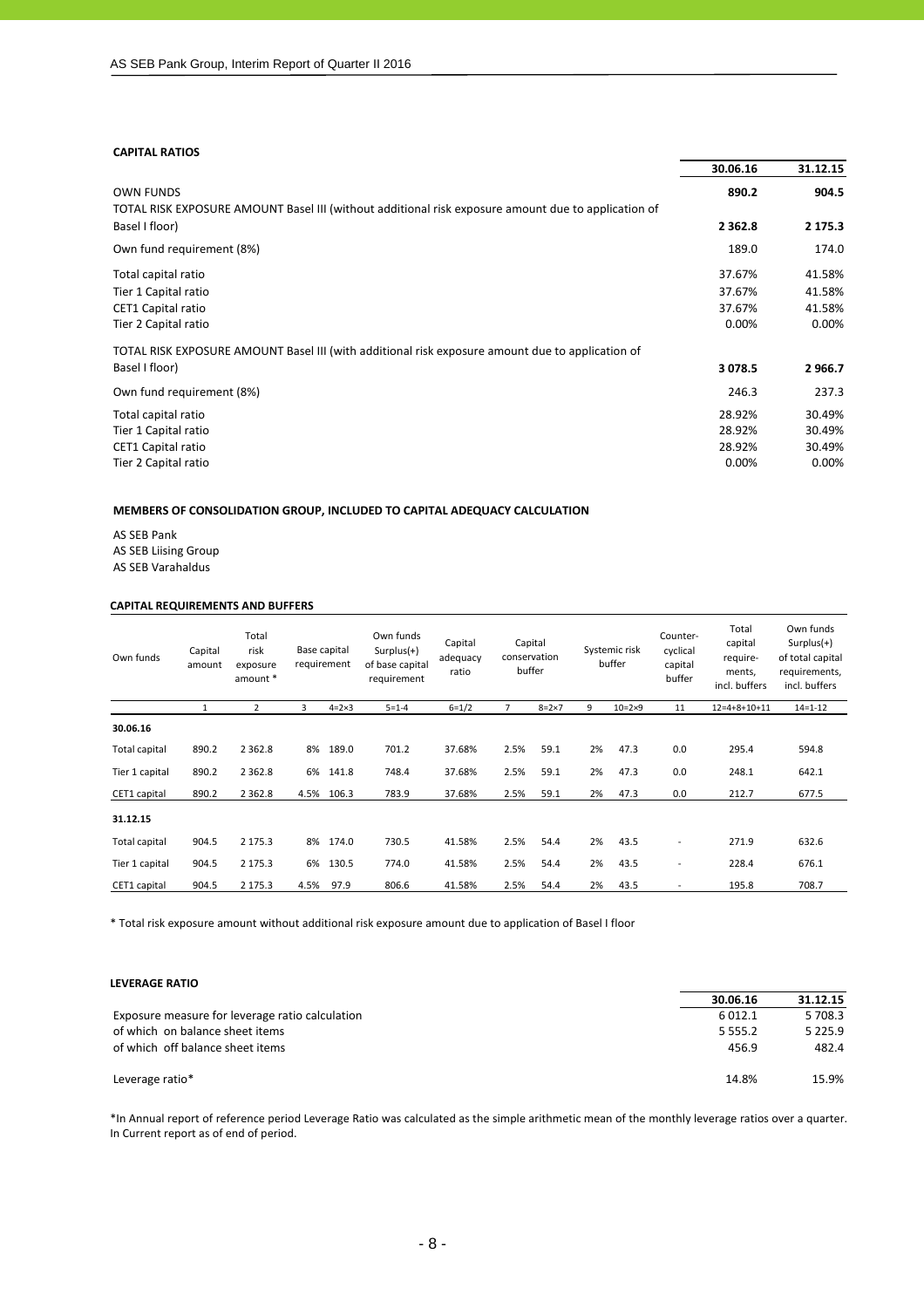## **4. Risk concentration**

| (millions of EUR)                                                                                                       | 30.06.16 | 31.12.15 | 30.06.15 |
|-------------------------------------------------------------------------------------------------------------------------|----------|----------|----------|
| Total claims against persons associated with the credit institution's<br>consolidation group                            | 0.6      | 2.0      | 2.5      |
| The share of claims of the persons associated with the credit institution's<br>consolidation group in net own funds, %, | 0.06     | 0.22     | 0.29     |
| Total of large exposure claims                                                                                          | 262.9    | 358.1    | 325.0    |
| The share of large exposure claims in net own funds, %                                                                  | 29.54    | 39.60    | 38.66    |
| Number of large exposure customers                                                                                      | 4        | 4        | 4        |

#### **5. Key figures**

| (millions of EUR)                       |             |            |             |
|-----------------------------------------|-------------|------------|-------------|
|                                         | 30.06.16    | 31.12.15   | 30.06.15    |
| Net profit                              | 45.0        | 75.0       | 37.8        |
| Average equity                          | 939.1       | 893.6      | 868.9       |
| Return on equity (ROE), %               | 9.58        | 8.39       | 8.70        |
| Average assets                          | 5 3 9 9.4   | 5 208.4    | 5 1 2 0 . 7 |
| Return on assets (ROA), %               | 1.67        | 1.44       | 1.48        |
| Net interest income                     | 40.1        | 78.7       | 40.6        |
| Average interest earning assets         | 5 2 5 5 . 5 | 5 0 7 6 .9 | 4 9 9 4.2   |
| Net interest margin (NIM), %            | 1.53        | 1.55       | 1.63        |
| Spread, %                               | 1.48        | 1.50       | 1.58        |
| Cost / Income ratio, %                  | 39.9        | 43.8       | 43.6        |
| Ratio of individually impaired loans, % | 0.32        | 0.50       | 0.62        |

#### **Explanations**

Return on equity (ROE) = Net profit/Average equity \* 100 Average equity = (Equity of current year end + Equity of previous year end)/2 Return on assets (ROA) = Net profit/Average assets \* 100 Average assets = (Assets of current year end + Assets of previous year end)/2 Cost of interest bearing liabilities = Interest expenses/Average interest bearing liabilities \*100 Cost/Income Ratio = Total Operating Expenses/Total Income \* 100 Net interest margin (NIM) = Net interest income/Average interest earning assets \* 100 Yield on interest earning assets = Interest income/Average interest earning assets \*100 Ratio of individually impaired loans = Individually impaired loans/Loans to customers and credit institutions\* 100 Spread = Yield on interest earning assets ‐ Cost of interest bearing liabilities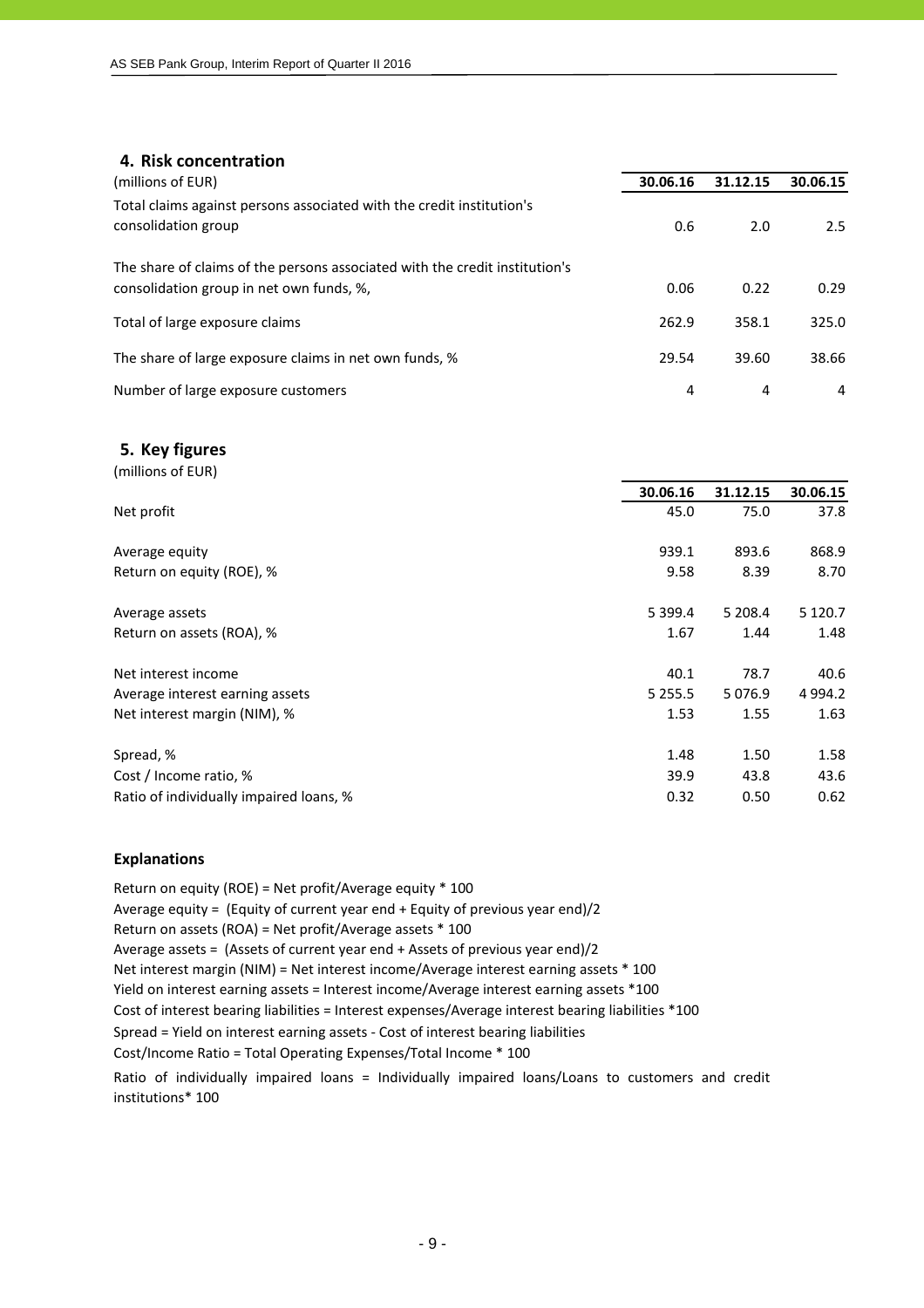#### **Interest earning assets:**

Balances with central bank Loans and advances to credit institutions Loans and advances to customers Debt securities and other fixed income securities (all without accrued interests)

#### **Interest bearing liabilities:**

Due to credit institutions Due to customers (all without accrued interests)

#### **Total Operating Expenses:**

Personnel expenses Other expenses Depreciation, amortisation and impairment of tangible and intangible assets

#### **Total Income:**

Net interest income Net fee and commission income Net income from foreign exchange Gains less losses from financial assets at fair value through profit or loss Income from dividends Gains less losses from investment securities Share of profit of associates Other income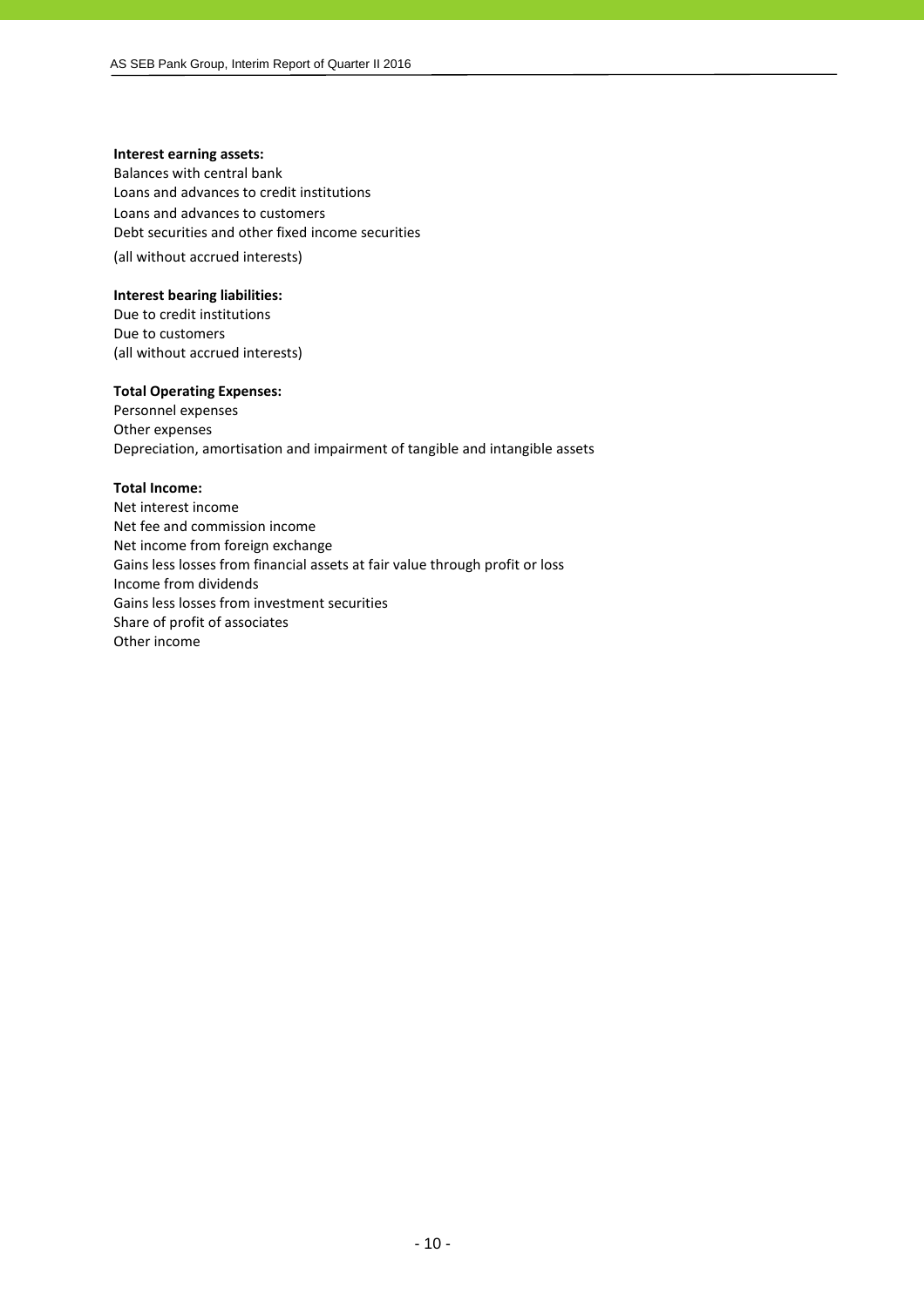## **III. Consolidated financial statements**

#### **1. Consolidated income statement** (millions of EUR)

|                                                               |                | 2016     |        | 2015     |        |
|---------------------------------------------------------------|----------------|----------|--------|----------|--------|
|                                                               | <b>Note</b>    | 6 months | QII    | 6 months | QII    |
| Interest and similar income                                   | 3              | 45.4     | 22.9   | 46.0     | 22.6   |
| Interest expenses and similar charges                         | 4              | $-5.3$   | $-2.7$ | $-5.4$   | $-2.5$ |
| Net Interest Income                                           |                | 40.1     | 20.2   | 40.6     | 20.1   |
| Fee and commission income                                     | 5              | 29.0     | 14.9   | 30.8     | 15.5   |
| Fee and commission expense                                    | 6              | $-7.5$   | $-3.8$ | $-8.2$   | $-4.3$ |
| Net fee and commission income                                 |                | 21.5     | 11.1   | 22.6     | 11.2   |
| Net income from foreign exchange                              |                | 2.3      | 1.3    | 2.6      | 1.3    |
| Gains less losses from financial assets at fair value through |                |          |        |          |        |
| profit or loss                                                |                | 0.1      | $-0.2$ | 0.5      | 0.2    |
| Gains less losses from investment securities                  |                | 16.3     | 16.3   | $-0.6$   | $-0.1$ |
| Other income                                                  |                | 0.5      | 0.3    | 0.4      | 0.2    |
| Personnel expenses                                            |                | $-19.2$  | $-9.3$ | $-18.6$  | $-9.2$ |
| Other expenses                                                |                | $-11.6$  | $-7.6$ | $-8.5$   | $-4.2$ |
| Depreciation, amortisation and impairment of tangible and     |                |          |        |          |        |
| intangible assets                                             |                | $-1.8$   | $-0.9$ | $-1.8$   | $-0.8$ |
| Profit before impairment losses on loans and advances         |                | 48.2     | 31.1   | 37.2     | 18.7   |
| Impairment losses on loans and advances                       | $\overline{7}$ | 1.8      | 1.1    | 2.8      | $-0.1$ |
| Profit before income tax                                      |                | 50.0     | 32.2   | 40.0     | 18.6   |
| Income tax                                                    |                | $-5.0$   | 0.0    | $-2.2$   | 0.0    |
| Net profit                                                    |                | 45.0     | 32.2   | 37.8     | 18.6   |
| Profit attributable to the sole equity holder                 |                | 45.0     | 32.2   | 37.8     | 18.6   |

# **2. Consolidated statement of comprehensive income** (millions of EUR) **2016 2015 6 months QII 6 months QII Net profit 45.0 32.2 37.8 18.6 Other comprehensive income/expense** Items that may subsequently be reclassified to the income statement: Revaluation of available-for-sale financial assets **Fig. 12.1** -15.3 0.2 -0.1 **Total other comprehensive income/expense ‐12.1 ‐15.3 0.2 ‐0.1 Total comprehensive income 32.9 16.9 38.0 18.5 Sole equity holder of the parent entity (total) 32.9 16.9 38.0 18.5** ‐Total comprehensive income from continued operations 32.9 16.9 38.0 18.5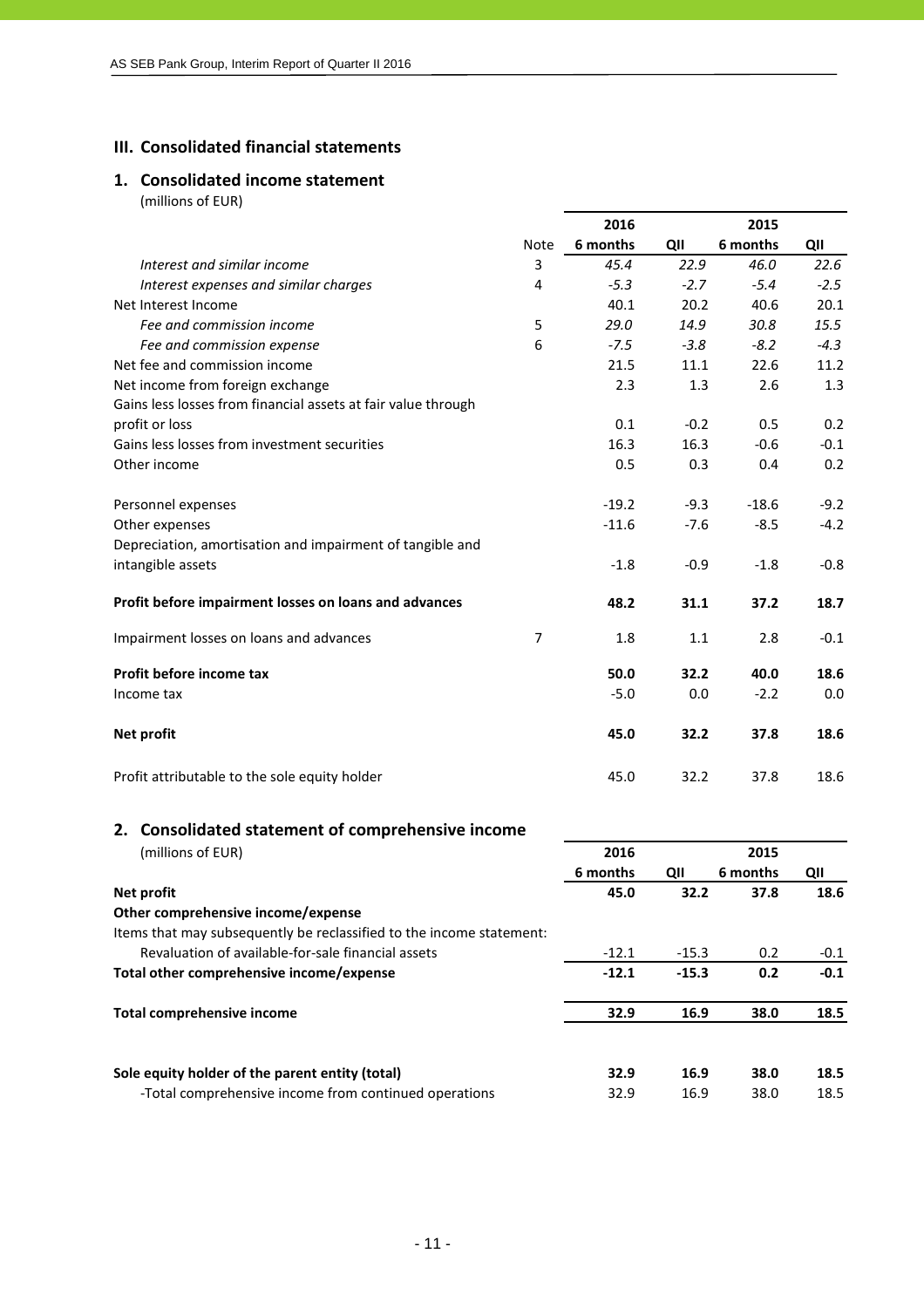## **3. Consolidated statement of financial position**

(millions of EUR)

|                                                                     | 30.06.16    | 31.12.15    |
|---------------------------------------------------------------------|-------------|-------------|
| <b>ASSETS</b>                                                       |             |             |
| Cash                                                                | 41.7        | 42.5        |
| Balances with central bank                                          | 247.8       | 615.0       |
| Loans and advances to credit institutions                           | 974.5       | 392.5       |
| Loans and advances to customers                                     | 4 1 6 9 . 9 | 4 0 9 6 .3  |
| Financial assets held for trading                                   | 27.7        | 28.3        |
| Financial assets designated at fair value through profit or loss at |             |             |
| inception                                                           | 23.9        | $0.0\,$     |
| Available-for-sale financial assets                                 | 8.5         | 18.3        |
| Other assets                                                        | 57.3        | 29.0        |
| Investments in associates                                           | 0.8         | 0.8         |
| Intangible assets                                                   | 3.2         | 1.9         |
| Property, plant and equipment                                       | 9.5         | 9.3         |
| <b>TOTAL ASSETS</b>                                                 | 5 5 6 4 .8  | 5 2 3 3 . 9 |

## **LIABILITIES AND SHAREHOLDERS' EQUITY**

| Due to credit institutions                                 | 825.4      | 888.6       |
|------------------------------------------------------------|------------|-------------|
| Due to customers                                           | 3 6 18.6   | 3 3 1 6 . 1 |
| Other liabilities                                          | 146.8      | 67.7        |
| Financial liabilities at fair value through profit or loss | 28.2       | 28.7        |
| Provisions                                                 | 0.1        | 0.4         |
| <b>Total Liabilities</b>                                   | 4 6 19.1   | 4 3 0 1.5   |
| Share capital                                              | 42.5       | 42.5        |
| Share premium                                              | 86.3       | 86.3        |
| Other reserves                                             | 20.1       | 32.2        |
| Retained earnings                                          | 796.8      | 771.4       |
| <b>Total shareholders' equity</b>                          | 945.7      | 932.4       |
| <b>TOTAL LIABILITIES AND SHAREHOLDERS' EQUITY</b>          | 5 5 6 4 .8 | 5 2 3 3 . 9 |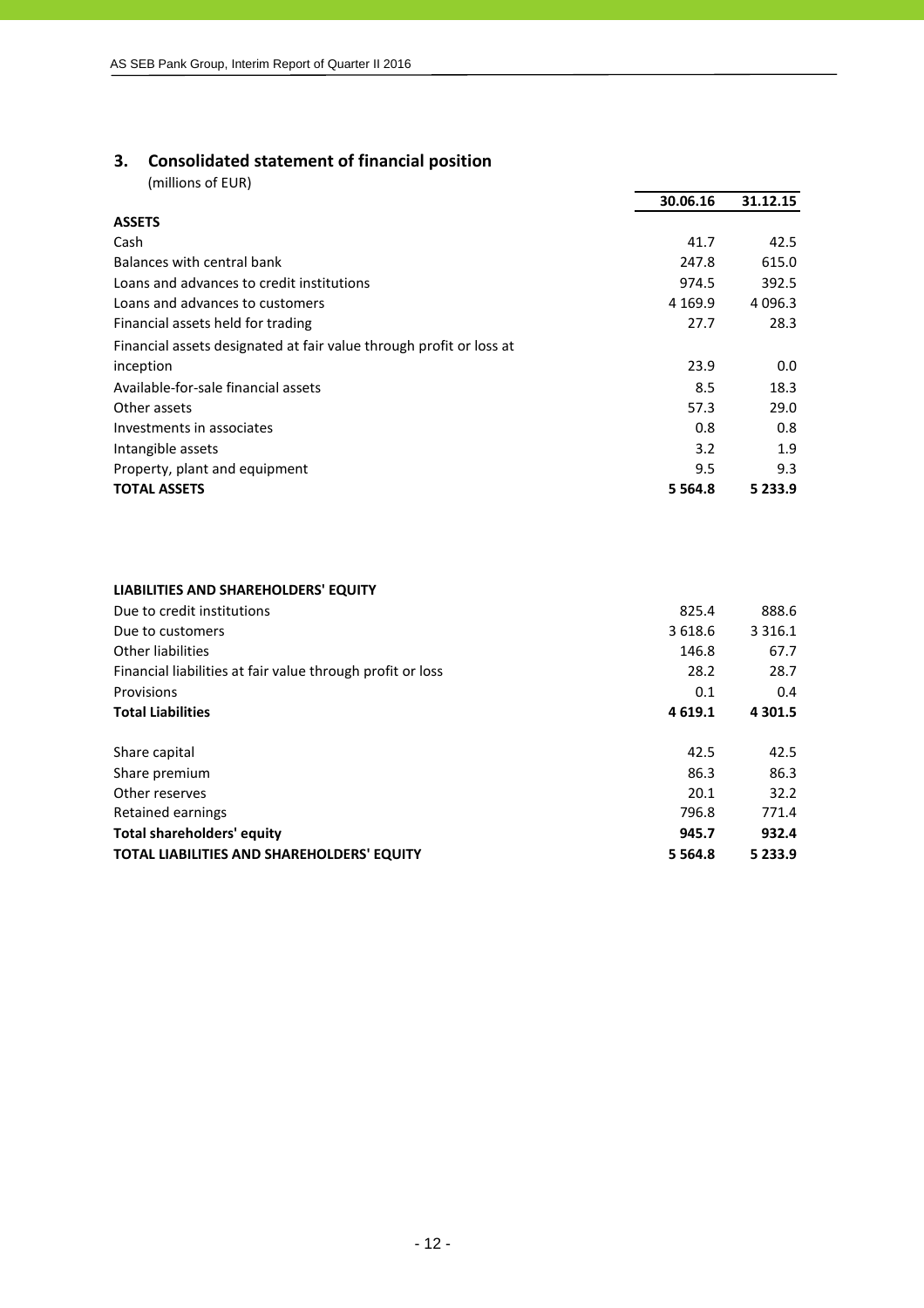## **4. Consolidated cash flow statement**

(millions of EUR)

|                                                                                 | 2016     | 2015     |
|---------------------------------------------------------------------------------|----------|----------|
|                                                                                 | 6 months | 6 months |
| I. Cash flows from operating activities                                         |          |          |
| Interest received                                                               | 44.8     | 46.1     |
| Interest paid                                                                   | $-5.4$   | $-5.0$   |
| Fee and commission received                                                     | 29.1     | 30.8     |
| Fee and commission paid                                                         | $-7.5$   | $-8.2$   |
| Net trading income and other operating income                                   | 3.4      | 3.4      |
| Personnel expenses and other operating expenses                                 | $-30.1$  | $-26.8$  |
| Income tax paid                                                                 | $-5.0$   | $-2.2$   |
| Cash flows from operating activities before changes in the operating assets and |          |          |
| <b>liabilities</b>                                                              | 29.3     | 38.1     |
| <b>Changes in operating assets:</b>                                             |          |          |
| Loans and advances to credit institutions and mandatory reserve in central bank | $-65.4$  | $-7.9$   |
| Loans and advances to customers                                                 | $-72.1$  | $-24.3$  |
| Other assets                                                                    | $-5.9$   | 8.8      |
| <b>Changes of operating liabilities:</b>                                        |          |          |
| Due to credit institutions                                                      | 9.5      | $-152.3$ |
| Due to customers                                                                | 302.5    | 3.9      |
| <b>Other liabilities</b>                                                        | 5.7      | -4.5     |
| Cash flow from (used in) operating activities                                   | 203.6    | $-138.2$ |
| II. Cash flows from investing activities                                        |          |          |
| Net increase-/decrease+ of investment portfolio securities                      | 13.9     | $-0.4$   |
| Purchase of investment properties, tangible and intangible assets               | $-3.2$   | $-2.4$   |
| Cash flow from (used in) investing activities                                   | 10.7     | $-2.8$   |
| III. Cash flows from financing activities                                       |          |          |
| Dividends paid                                                                  | $-20.0$  | $-10.0$  |
| Cash used in financing activities                                               | $-20.0$  | $-10.0$  |
| Net decrease/increase in cash and cash equivalents                              | 194.3    | $-151.0$ |
| Cash and cash equivalents at the beginning of period                            | 1012.5   | 1 105.0  |
| Effect of exchange rate changes on cash and cash equivalents                    | 0.0      | 0.0      |
| Cash and cash equivalents at the end of period                                  | 1 206.8  | 954.0    |

| Cash and cash equivalents includes:                      | 30.06.16 | 30.06.15      |
|----------------------------------------------------------|----------|---------------|
| Cash on hand                                             | 41.7     | 40.0          |
| Balances with the central bank without mandatory reserve | 210.0    | 135.8         |
| Liquid deposits in other credit institutions             | 931.2    | 778.2         |
| Trading portfolio and liquidity securities               | 23.9     | $0.0^{\circ}$ |
|                                                          | 1 206.8  | 954.0         |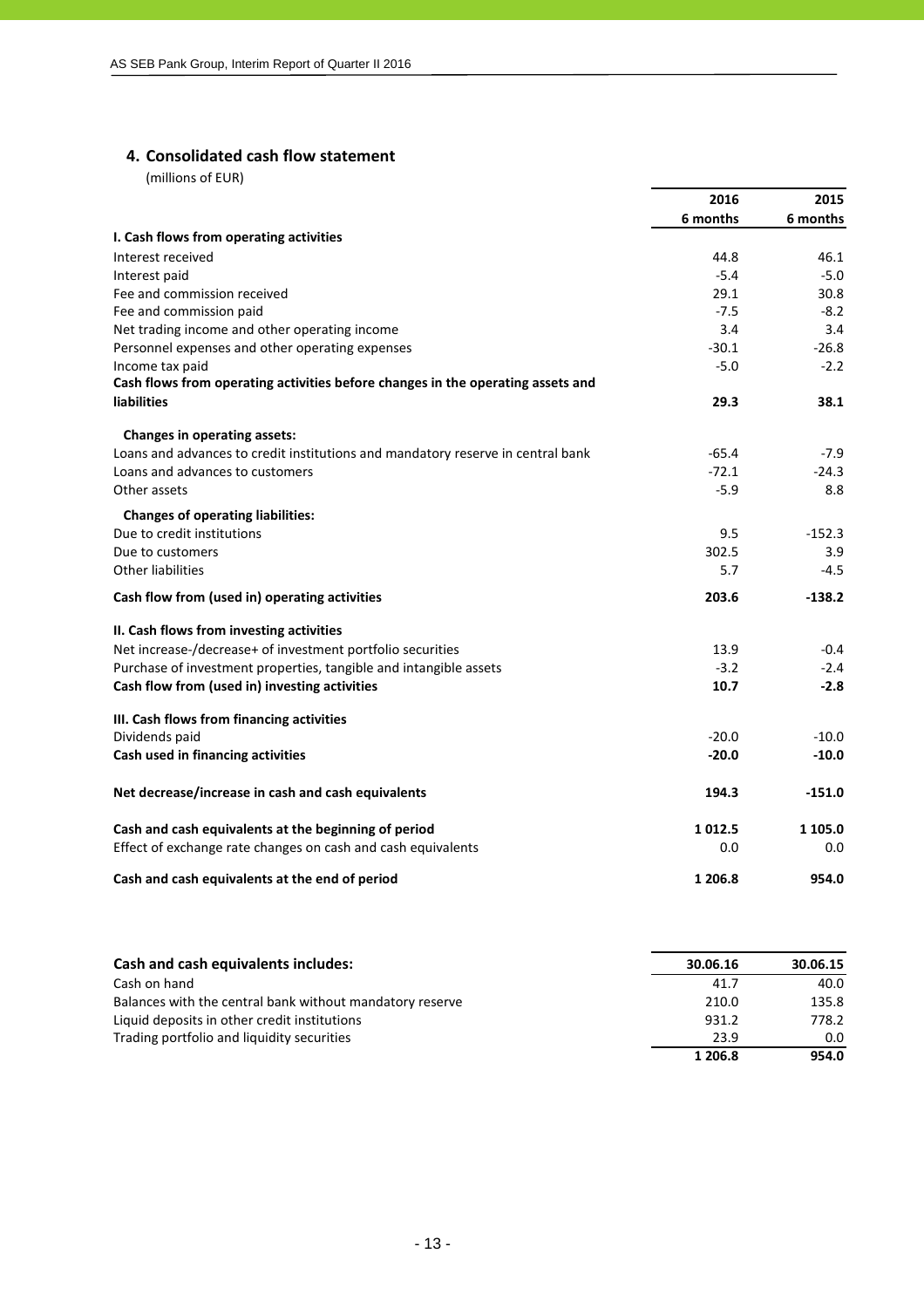# **5. Changes in consolidated shareholders' equity**

(millions of EUR)

|                                                                           |               | <b>Share</b> |                 | <b>Retained</b> | <b>Total</b>  |
|---------------------------------------------------------------------------|---------------|--------------|-----------------|-----------------|---------------|
|                                                                           | Share capital | premium      | <b>Reserves</b> | profit          | shareholders' |
| Year beginning 01.01.2015                                                 | 42.5          | 86.3         | 20.1            | 705.9           | 854.8         |
| Dividend paid                                                             | 0.0           | 0.0          | 0.0             | $-10.0$         | $-10.0$       |
| Other                                                                     | 0.0           | 0.0          | 0.0             | 0.2             | 0.2           |
| Net profit                                                                | 0.0           | 0.0          | 0.0             | 37.8            | 37.8          |
| Other comprehensive income:<br>Net change in available-for-sale financial |               |              |                 |                 |               |
| assets                                                                    | 0.0           | 0.0          | 0.2             | 0.0             | 0.2           |
| Total other comprehensive income                                          | 0.0           | 0.0          | 0.2             | 0.0             | 0.2           |
| <b>Total comprehensive income</b>                                         | 0.0           | 0.0          | 0.2             | 37.8            | 38.0          |
| <b>Final balance 30.06.2015</b>                                           | 42.5          | 86.3         | 20.3            | 733.9           | 883.0         |
| Year beginning 01.01.2016                                                 | 42.5          | 86.3         | 32.2            | 771.4           | 932.4         |
| Dividend paid                                                             | 0.0           | 0.0          | 0.0             | $-20.0$         | $-20.0$       |
| Other                                                                     | 0.0           | 0.0          | 0.0             | 0.4             | 0.4           |
| Net profit                                                                | 0.0           | 0.0          | 0.0             | 45.0            | 45.0          |
| Other comprehensive income:<br>Net change in available-for-sale financial |               |              |                 |                 |               |
| assets                                                                    | 0.0           | 0.0          | $-12.1$         | 0.0             | $-12.1$       |
| Total other comprehensive income                                          | 0.0           | 0.0          | $-12.1$         | 0.0             | $-12.1$       |
| <b>Total comprehensive income</b>                                         | 0.0           | 0.0          | $-12.1$         | 45.0            | 32.9          |
| <b>Final balance 30.06.2016</b>                                           | 42.5          | 86.3         | 20.1            | 796.8           | 945.7         |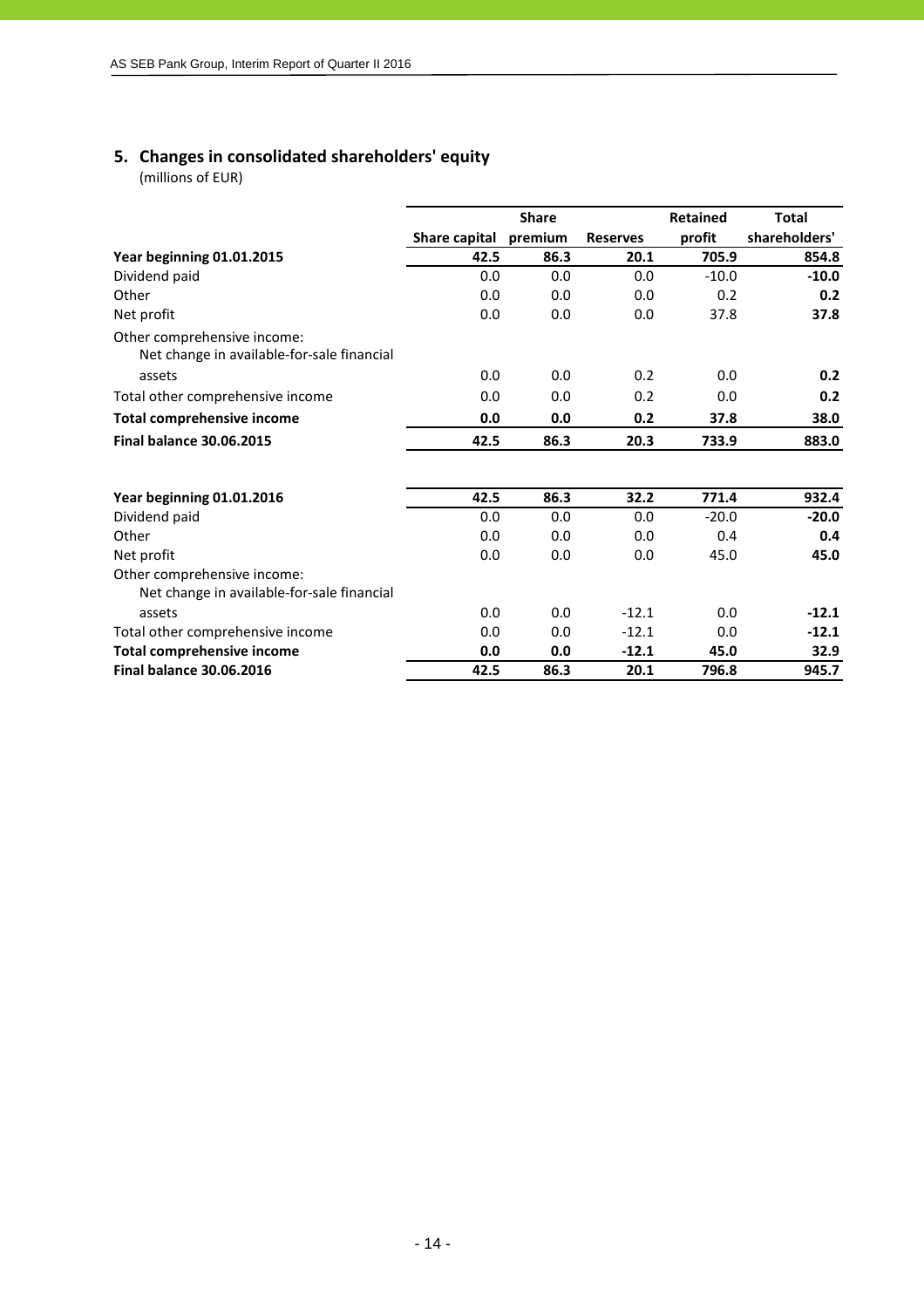## **6. Contingent assets and liabilities and commitments**

(millions of EUR)

| 30.06.16                                            |               | <b>Contract amount</b> | <b>Balance value</b> |                    |  |
|-----------------------------------------------------|---------------|------------------------|----------------------|--------------------|--|
|                                                     | <b>Assets</b> | <b>Liabilities</b>     | <b>Assets</b>        | <b>Liabilities</b> |  |
| 1. Irrevocable and revocable transactions           | 100.7         | 1043.0                 | 0.0                  | 0.0                |  |
| 1.1. Guarantees and other similar off-balance sheet |               |                        |                      |                    |  |
| irrovocable liabilitieas and claims                 | 95.7          | 285.2                  | 0.0                  | 0.0                |  |
| incl. financial guarantees                          | 95.7          | 94.0                   | 0.0                  | 0.0                |  |
| 1.2. Loan commitments                               | 5.0           | 757.8                  | 0.0                  | 0.0                |  |
| 2. Derivatives                                      | 639.5         | 639.1                  | 27.7                 | 28.2               |  |
| 2.1. Currency related derivatives                   | 239.7         | 239.6                  | 14.8                 | 14.5               |  |
| 2.2. Interest related derivatives                   | 393.1         | 393.1                  | 12.5                 | 13.2               |  |
| 2.3. Equity related derivatives*                    | 6.7           | 6.4                    | 0.4                  | 0.5                |  |
|                                                     | 740.2         | 1682.1                 | 27.7                 | 28.2               |  |

| 31.12.15                                            |               | <b>Balance value</b><br><b>Contract amount</b> |               |                    |  |
|-----------------------------------------------------|---------------|------------------------------------------------|---------------|--------------------|--|
|                                                     | <b>Assets</b> | <b>Liabilities</b>                             | <b>Assets</b> | <b>Liabilities</b> |  |
| 1. Irrevocable and revocable transactions           | 69.1          | 1074.1                                         | 0.0           | 0.0                |  |
| 1.1. Guarantees and other similar off-balance sheet |               |                                                |               |                    |  |
| irrovocable liabilitieas and claims                 | 64.1          | 310.3                                          | 0.0           | 0.0                |  |
| incl. financial quarantees                          | 64.1          | 129.3                                          | 0.0           | 0.0                |  |
| 1.2. Loan commitments                               | 5.0           | 764.0                                          | 0.0           | 0.0                |  |
| 2. Derivatives                                      | 667.3         | 666.7                                          | 28.4          | 28.7               |  |
| 2.1. Currency related derivatives                   | 295.2         | 294.9                                          | 1.3           | 1.0                |  |
| 2.2. Interest related derivatives                   | 363.3         | 363.3                                          | 26.4          | 26.9               |  |
| 2.3. Equity related derivatives*                    | 8.8           | 8.5                                            | 0.7           | 0.8                |  |
|                                                     | 736.4         | 1740.8                                         | 28.4          | 28.7               |  |

\* Derivative transactions are executed to cover the client's position and the derivative risks are not taken to own portfolio. All risks arising from these transactions are fully mitigated with parent company. The equity option prices are calculated using for all input data (e.g. underlying prices or volumes) either independently sourced input (e.g. the underlying prices) or an independent price verification is performed on the next day to compare the values to independently sourced market data (e.g. for volumes).

Pursuant to the Law of Obligations Act, the operating lease agreements, concluded by AS SEB Liising are partially related to a contingent liability, the likelihood and the amount of which cannot be reliably determined. According to the management of the company, based on the previous practice, realization of the obligation is unlikely.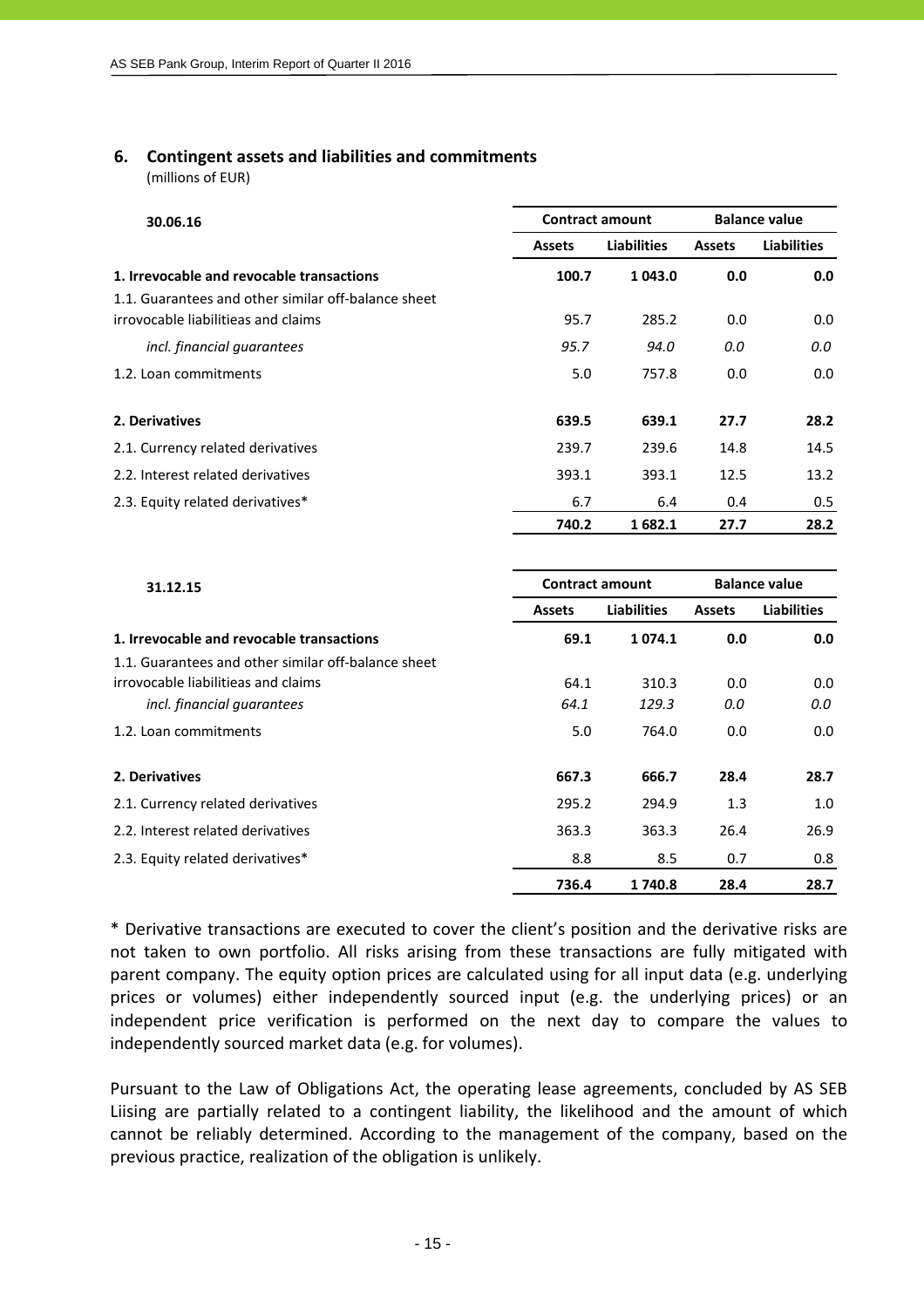## **Note 1 Accounting principles**

The interim report of AS SEB Pank Group for Quarter II 2016 has been prepared in conformity with International Accounting Standard IAS 34 "Interim Financial Reporting" and the disclosure requirements, established by Eesti Pank.

The accounting principles, used in the interim report of AS SEB Pank Group for Quarter II 2016 are in conformity with the accounting principles used in the annual report for the year ended on 31 December 2015.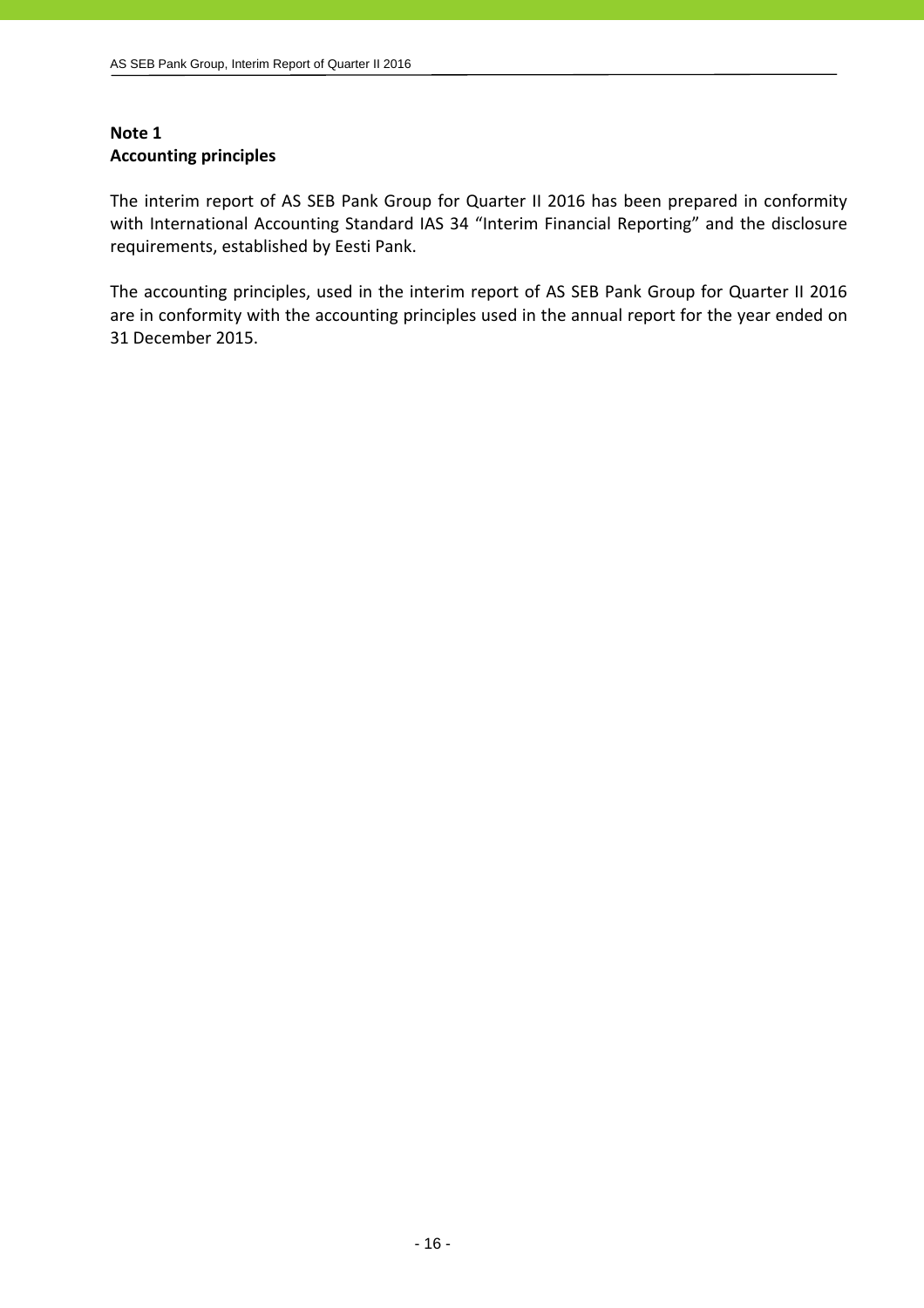## **Fair value of financial assets and liabilities**

(millions of EUR)

## **A) Financial instruments measured at fair value**

|                                                             | 30.06.16 |         |         |       |         |         | 31.12.15 |       |
|-------------------------------------------------------------|----------|---------|---------|-------|---------|---------|----------|-------|
|                                                             | Level 1  | Level 2 | Level 3 | Total | Level 1 | Level 2 | Level 3  | Total |
| Financial assets at fair value through profit and loss      |          |         |         |       |         |         |          |       |
| Financial assets held for trading                           | 0.0      | 27.7    | 0.0     | 27.7  | 0.1     | 28.3    | 0.0      | 28.4  |
| Equity securities                                           | 0.0      | 0.0     | 0.0     | 0.0   | 0.1     | 0.0     | 0.0      | 0.1   |
| Derivatives                                                 | 0.0      | 27.7    | 0.0     | 27.7  | 0.0     | 28.3    | 0.0      | 28.3  |
| Financial assets designated at fair value                   |          |         |         |       |         |         |          |       |
| through profit or loss at inception                         | 23.9     | 0.0     | 0.0     | 23.9  | 0.0     | 0.0     | 0.0      | 0.0   |
| Debt securities                                             | 23.9     | 0.0     | 0.0     | 23.9  | 0.0     | 0.0     | 0.0      | 0.0   |
| Available for sale financial assets                         | 6.1      | 0.0     | 2.4     | 8.5   | 6.1     | 0.0     | 12.2     | 18.3  |
| Investment securities - equity                              | 6.1      | 0.0     | 2.4     | 8.5   | 6.1     | 0.0     | 12.2     | 18.3  |
| <b>TOTAL ASSETS</b>                                         | 30.0     | 27.7    | 2.4     | 60.1  | 6.2     | 28.3    | 12.2     | 46.7  |
| Financial liabilities at fair value through profit and loss |          |         |         |       |         |         |          |       |
| Financial liabilities held for trading                      | 0.0      | 28.2    | 0.0     | 28.2  | 0.0     | 28.7    | 0.0      | 28.7  |
| <b>TOTAL LIABILITIES</b>                                    | 0.0      | 28.2    | 0.0     | 28.2  | 0.1     | 28.7    | 0.0      | 28.7  |

IFRS 7 specifies a hierarchy of valuation techniques based on whether the inputs to those valuation techniques are observable or unobservable. Observable inputs reflect market data obtained from independent sources; unobservable inputs reflect the Group's market assumptions. These two types of inputs have created the following fair value hierarchy:

Level 1 - Quoted prices (unadjusted) in active markets for identical assets or liabilities. This level includes listed equity securities and debt instruments on exchanges but also instruments quoted by market participants.

Level 2 - Inputs other than quoted prices included within Level 1 that are observable for the asset or liability, either directly (that is, as prices) or indirectly (that is, derived from prices). The sources of input parameters like Euro yield curve or counterparty credit risk are Bloomberg and Thomson Reuters.

Level 3 - Inputs for the asset or liability that are not based on observable market data (unobservable inputs). This level includes equity investments and debt instruments with significant unobservable components.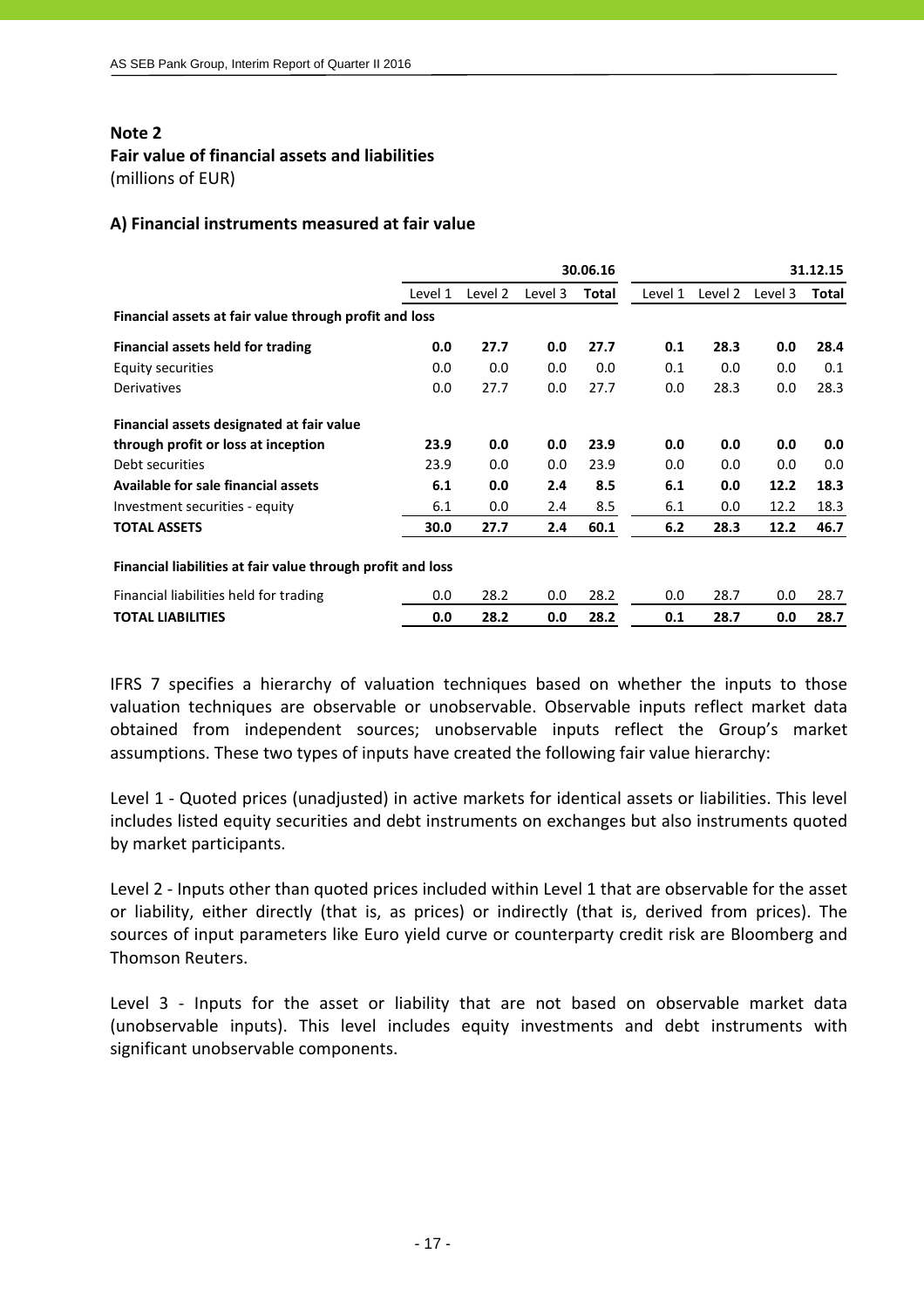| <b>Reconciliation of Level 3 Items</b>                     | Available-for-sale financial assets |         |
|------------------------------------------------------------|-------------------------------------|---------|
|                                                            | Investment<br>securities -          |         |
|                                                            | equity                              | Total   |
| At 1 January 2015                                          | 0.1                                 | 0.1     |
| Other comprehensive income                                 | 12.1                                | 12.1    |
| At 31 December 2015                                        | 12.2                                | 12.2    |
| Total losses for the period included in profit or loss for |                                     |         |
| assets/liabilities held at 31.12.15                        | 0.0                                 | 0.0     |
| At 1 January 2016                                          | 12.2                                | 12.2    |
| Purchases                                                  | 2.3                                 | 2.3     |
| Settlements                                                | $-12.1$                             | $-12.1$ |
| At 30 June 2016                                            | 2.4                                 | 2.4     |
| Total losses for the period included in profit or loss for |                                     |         |
| assets/liabilities held at 30.06.16                        | 0.0                                 | 0.0     |

#### **B) Financial instruments not measured at fair value**

|                                           | 30.06.16        |             | 31.12.15   |             |
|-------------------------------------------|-----------------|-------------|------------|-------------|
|                                           | <b>Carrying</b> | Fair value, | Carrying   | Fair value, |
|                                           | value           | Level 3     | value      | Level 3     |
| <b>ASSETS</b>                             |                 |             |            |             |
| Loans and advances to credit institutions | 974.5           | 974.5       | 392.5      | 392.5       |
| Loans and advances to customers           | 4 1 6 9 . 9     | 4 0 8 4 . 8 | 4 0 9 6.3  | 3 960.9     |
| Loans to Corporates                       | 2092.7          | 2 102.1     | 2077.0     | 2079.5      |
| Loans to households                       | 2077.2          | 1 982.7     | 2019.3     | 1 881.4     |
| Other assets                              | 57.3            | 57.3        | 29.0       | 29.0        |
| <b>TOTAL ASSETS</b>                       | 5 201.7         | 5 1 1 6 . 6 | 4517.8     | 4 3 8 2.4   |
| <b>LIABILITIES</b>                        |                 |             |            |             |
| Due to credit institutions                | 825.4           | 825.3       | 888.6      | 888.2       |
| Due to customers                          | 3 618.6         | 3 621.4     | 3 3 1 6 .1 | 3 3 1 8 .4  |
| Due to Corporates                         | 2 100.0         | 2 103.0     | 1884.8     | 1 886.9     |
| Due to households                         | 1518.6          | 1518.4      | 1431.3     | 1431.5      |
| Other financial liabilities               | 147.0           | 147.0       | 67.7       | 67.7        |
| <b>TOTAL LIABILITIES</b>                  | 4 5 9 1.0       | 4 5 9 3.7   | 4 2 7 2.4  | 4 2 7 4 .3  |

AS SEB Pank conducts assessment of fair value of financial assets and liabilities which are not presented in the Group's statement of financial position at their fair value. All finance instruments not measured at fair value specified at Level 3 in hierarchy of valuation of fair value, because of using unobservable inputs.

When calculating fair value for floating interest rate loans and for fixed-interest rate lending, future cash flows are discounted based on the market interest curve, which has been adjusted for applicable margins of new lending. Similarly have been calculated also fixed-interest rate deposits, floating interest rate and fixed-interest rate balances due to credit institutions.

As of reporting date fair value of loans and advances to customers was 2.04% (31.12.2015: 3.31%) lower than the carrying amount. Fair value of balances due to credit institutions was 0.01% higher (31.12.2015: 0.04% lower) than the carrying amount. Fair value of balances due to customers was 0.08% higher (31.12.2015: 0.07% higher) than the carrying amount.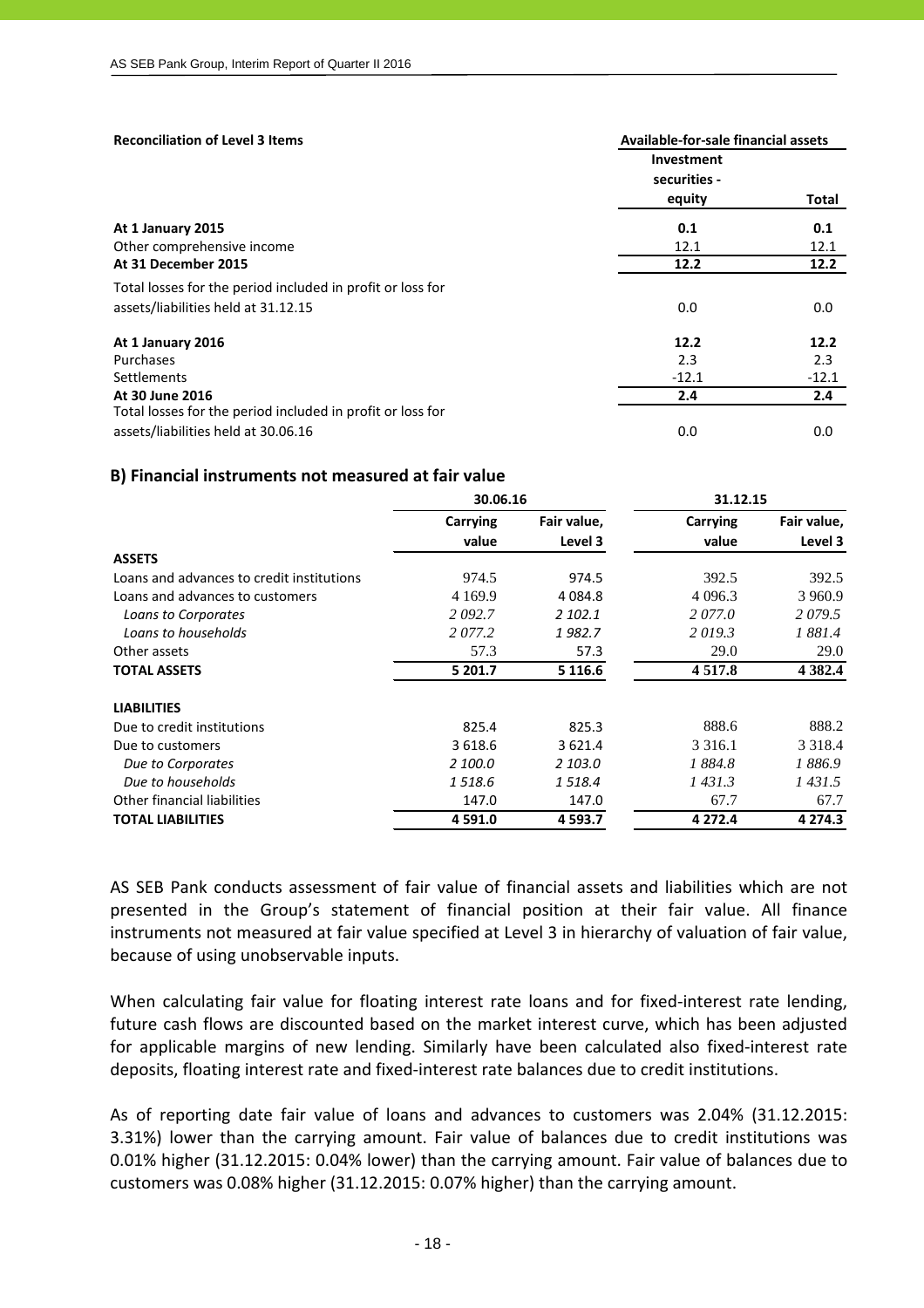# **Interest and similar income**

| (millions of EUR)         | 2016     |      | 2015     |      |
|---------------------------|----------|------|----------|------|
|                           | 6 months | QII  | 6 months | QII  |
| Loans                     | 38.8     | 19.6 | 38.2     | 19.0 |
| Leasing                   | 6.6      | 3.3  | 6.9      | 3.4  |
| Deposits with other banks | 0.0      | 0.0  | 0.3      | 0.2  |
| Fixed income securities   | 0.0      | 0.0  | 0.6      | 0.0  |
|                           | 45.4     | 22.9 | 46.0     | 22.6 |

## **Note 4**

#### **Interest expenses and similar charges** (millions of EUR) **2016 2015**

|                                | 6 months | ΟII    | 6 months | QII    |
|--------------------------------|----------|--------|----------|--------|
| Credit institutions            | $-0.5$   | $-0.2$ | $-2.6$   | $-1.2$ |
| Time and other saving deposits | $-0.7$   | $-0.3$ | $-1.1$   | $-0.5$ |
| Demand deposits                | $-1.7$   | $-0.9$ | $-1.6$   | $-0.8$ |
| Other                          | $-2.4$   | $-1.3$ | $-0.1$   | 0.0    |
|                                | $-5.3$   | $-2.7$ | -5.4     | $-2.5$ |

## **Note 5**

# **Fee and commission income**

| (millions of EUR)                             | 2016     |      | 2015     |      |
|-----------------------------------------------|----------|------|----------|------|
|                                               | 6 months | QII  | 6 months | QII  |
| Payment cards related commissions             | 10.5     | 5.4  | 11.9     | 6.2  |
| Securities market services *                  | 5.4      | 2.8  | 5.6      | 2.8  |
| <b>Transaction fees</b>                       | 2.5      | 1.3  | 2.7      | 1.4  |
| Credit contracts**                            | 2.1      | 1.2  | 2.4      | 1.2  |
| Insurance brokerage fees                      | 1.7      | 0.9  | 1.5      | 0.8  |
| Other settlement fees                         | 3.0      | 1.5  | 2.2      | 1.1  |
| Income from leasing agreements (full service) | 0.3      | 0.1  | 0.4      | 0.1  |
| Income from electronic channels               | 0.7      | 0.3  | 0.7      | 0.2  |
| Cash handling fees                            | 0.3      | 0.1  | 0.4      | 0.2  |
| Commodity futures fees                        | 0.0      | 0.0  | 0.4      | 0.0  |
| Other                                         | 2.5      | 1.3  | 2.6      | 1.2  |
|                                               | 29.0     | 14.9 | 30.8     | 15.2 |

\* Securities market services includes asset management fees of investment funds and securities portfolios, custody services, advisory fees and other with securities transactions related fees.

\*\* Credit contracts include loan, leasing, letter of credit and guarantee contracts, which are short-term and do not constitute interest income, but are of administrative nature for arrangement or reorganisation of credits.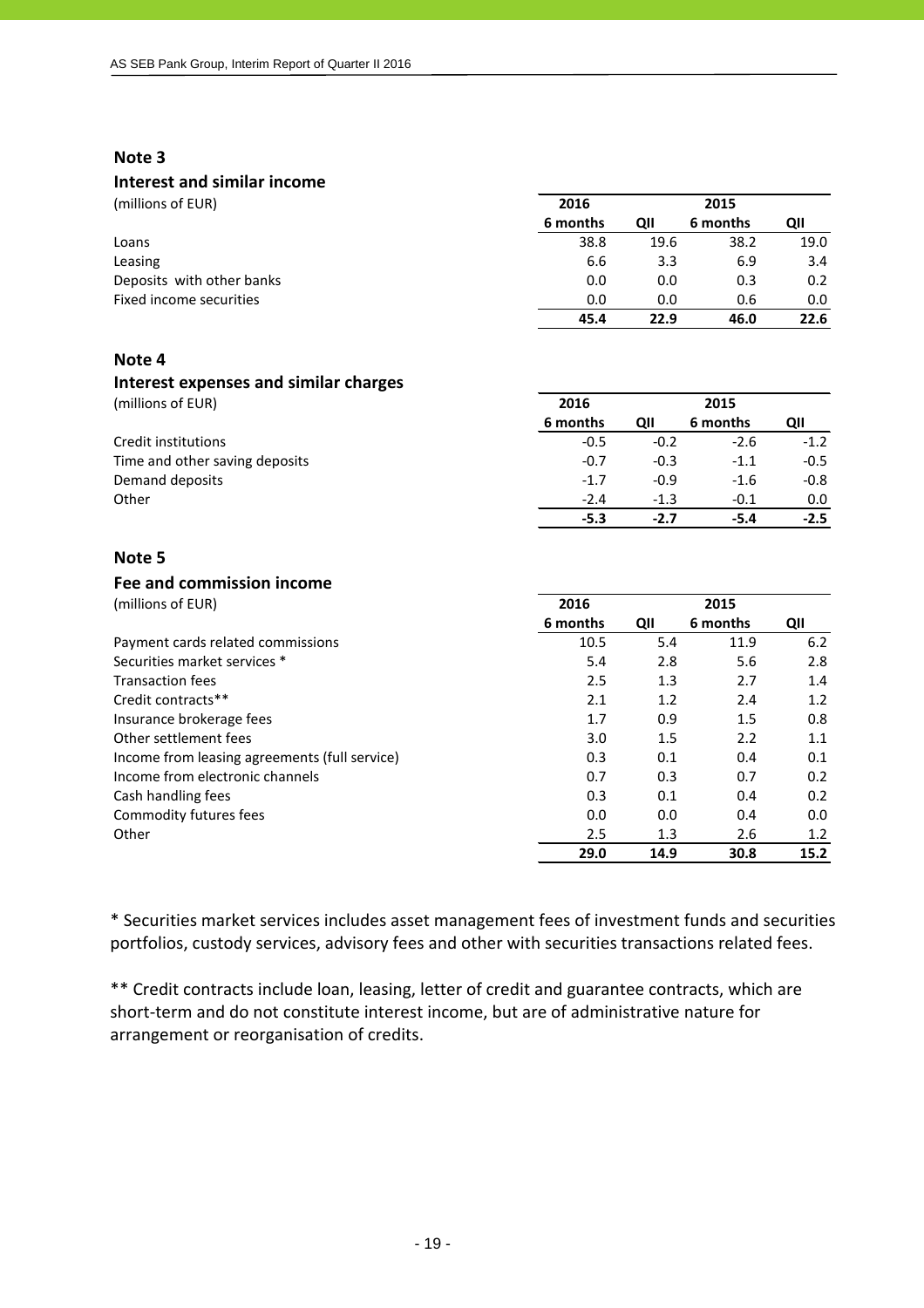#### **Fee and commission expense**

| (millions of EUR)                             | 2016     |        | 2015     |        |
|-----------------------------------------------|----------|--------|----------|--------|
|                                               | 6 months | ΟII    | 6 months | QII    |
| Payment cards related commissions             | $-4.8$   | $-2.5$ | $-5.4$   | $-2.9$ |
| Cash collecting fees                          | $-0.6$   | $-0.3$ | $-0.6$   | $-0.3$ |
| Expenses to leasing agreements (full service) | $-0.3$   | $-0.2$ | $-0.4$   | $-0.2$ |
| Securities market services                    | $-0.8$   | $-0.4$ | $-0.8$   | $-0.4$ |
| <b>Transaction fees</b>                       | $-0.5$   | $-0.2$ | $-0.6$   | $-0.3$ |
| Other                                         | $-0.5$   | $-0.2$ | $-0.4$   | $-0.2$ |
|                                               | $-7.5$   | $-3.8$ | $-8.2$   | $-4.3$ |

## **Note 7**

## **Impairment losses on loans and advances**

(millions of EUR) **2016 2015**

|                                                    | 6 months | QII    | 6 months | QII    |
|----------------------------------------------------|----------|--------|----------|--------|
| <b>Impairment losses</b>                           | 1.7      | 1.1    | 2.8      | $-0.1$ |
| impairment losses of reporting period              | $-1.0$   | $-0.3$ | $-0.9$   | $-0.8$ |
| recoveries from write-offs                         | 1.3      | 0.3    | 0.5      | 0.3    |
| decreasing of impairment losses of previous period | 1.4      | 1.1    | 3.2      | 0.4    |
| Impairment losses for contingent liabilities       | 0.1      | 0.0    | 0.0      | 0.0    |
|                                                    | 1.8      |        | 2.8      | $-0.1$ |

## **Note 8**

#### **Allowances on loans and advances**

(millions of EUR)

|                                             | 30.06.16 | 31.12.15 |
|---------------------------------------------|----------|----------|
| At the beginning of period (January, 1)     | 29.0     | 44.4     |
| Allowances of reporting period              | 1.0      | 3.3      |
| Decreasing of allowances of previous period | $-1.5$   | $-6.4$   |
| Loans and advances written off              | $-2.8$   | $-12.3$  |
| At the end of period                        | 25.7     | 29.0     |
| Recoveries from write-offs                  | 1.3      | 0.9      |

## **Note 9**

## **Loans and advances to customers by remaining maturity**

(millions of EUR)

|          | Less than 3-12  |       | $1-5$   | $5 - 10$ | Over 10 |             |
|----------|-----------------|-------|---------|----------|---------|-------------|
|          | 3 months months |       | vears   | years    | vears   | Total       |
| 30.06.16 | 237.3           | 622.2 | 1 901.0 | 515.3    | 894.1   | 4 1 6 9 . 9 |
| 31.12.15 | 244.1           | 635.1 | 1 835.4 | 513.2    | 868.5   | 4 0 9 6 .3  |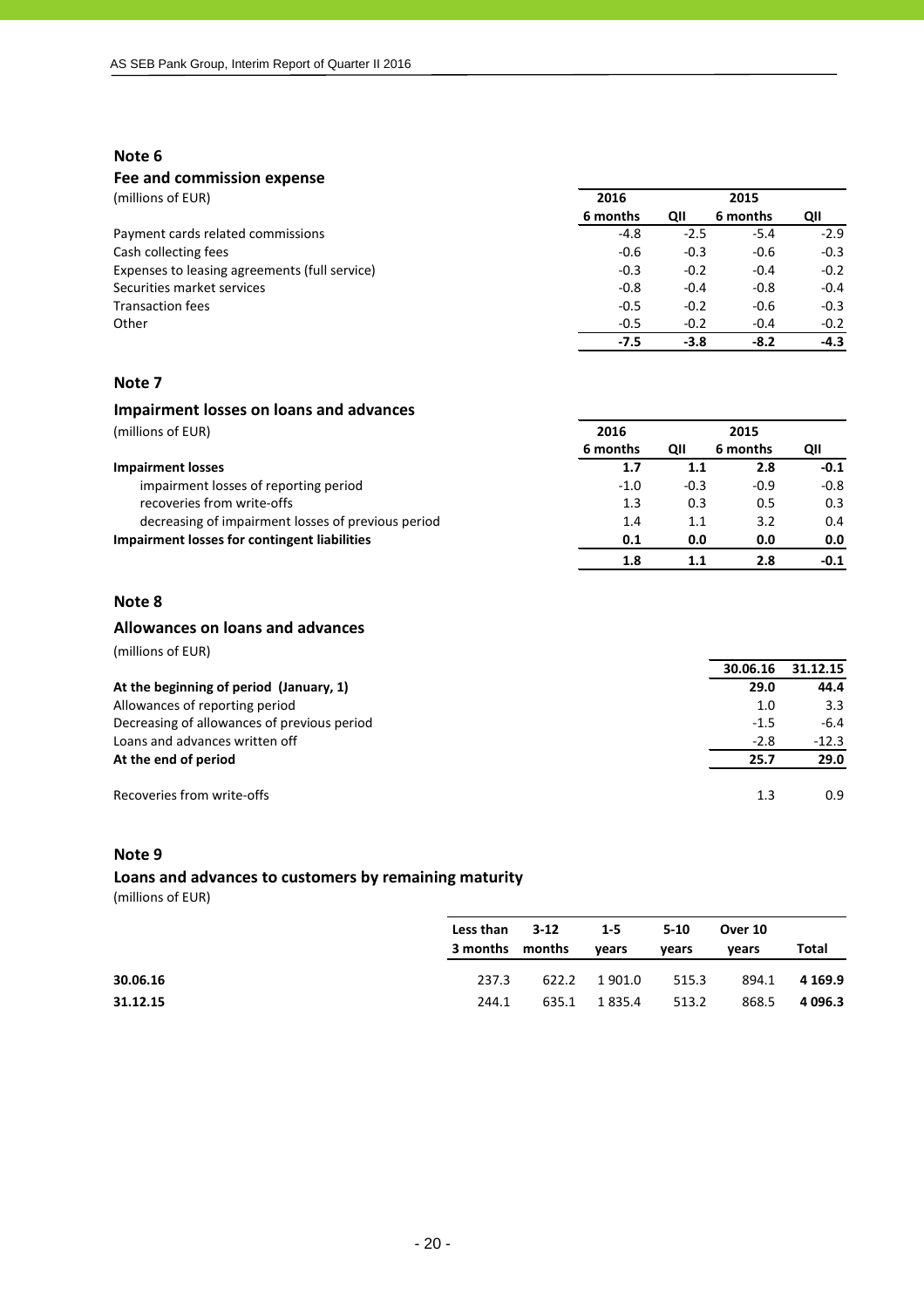#### **Geographic concentration of financial assets and liabilities**

(millions of EUR)

|                      | 1 2 64.0       | 4 1 6 9.9 | 60.9    | 70.0   | 5 5 6 4 .8 | 825.4    | 3 618.6     | 175.1        | 4 619.1   | 1 043.0     |
|----------------------|----------------|-----------|---------|--------|------------|----------|-------------|--------------|-----------|-------------|
| Other countries      | 2.8            | 0.7       | 0.0     | 29.2   | 32.7       | 0.0      | 181.0       | 25.8         | 206.8     | 4.5         |
| Other Eastern Europe | 9.8            | 0.4       | 23.9    | 0.0    | 34.1       | 0.6      | 42.8        | 0.1          | 43.5      | 0.4         |
| Other Western Europe | 4.8            | 6.2       | 0.0     | 0.0    | 11.0       | 0.3      | 47.0        | 0.1          | 47.4      | 7.3         |
| Netherlands          | 0.0            | 0.0       | 0.0     | 0.0    | 0.0        | 0.0      | 135.9       | 0.0          | 135.9     | 14.2        |
| Luxembourg           | 1.0            | 0.0       | 0.0     | 0.2    | 1.2        | 1.1      | 0.0         | 0.0          | 1.1       | 0.0         |
| Lithuania            | 0.4            | 8.3       | 0.0     | 0.4    | 9.1        | 10.9     | 3.3         | 0.1          | 14.3      | 0.4         |
| Latvia               | 0.0            | 0.0       | 0.0     | 1.4    | 1.4        | 0.0      | 0.0         | 0.0          | 0.0       | 0.0         |
| Finland              | 0.0            | 3.0       | 0.0     | 0.0    | 3.0        | 0.0      | 7.5         | 0.1          | 7.6       | 3.6         |
| Japan                | 0.0            | 0.0       | 0.0     | 0.0    | 0.0        | 0.0      | 0.5         | 0.0          | 0.5       | 0.0         |
| Canada               | 0.0            | 0.1       | 0.0     | 0.0    | 0.1        | 0.1      | 0.9         | 0.0          | 1.0       | 0.0         |
| <b>United States</b> | 0.7            | 0.5       | 2.3     | 1.2    | 4.7        | 1.1      | 13.6        | 0.0          | 14.7      | 0.0         |
| Germany              | 2.5            | 0.2       | 0.0     | 0.1    | 2.8        | 5.2      | 5.5         | 0.1          | 10.8      | 5.0         |
| Russia               | 0.1            | 0.0       | 0.0     | 0.0    | 0.1        | 0.0      | 0.1         | 0.0          | 0.1       | 0.0         |
| United Kingdom       | 26.4           | 1.6       | 0.0     | 0.1    | 28.1       | 2.1      | 30.7        | 0.5          | 33.3      | 0.0         |
| Estonia              | 289.6          | 4 148.2   | 33.5    | 37.0   | 4 5 0 8.3  | 10.3     | 3 1 3 6 . 1 | 120.0        | 3 2 6 6.4 | 1 006.0     |
| Sweden               | 925.9          | 0.7       | 1.2     | 0.4    | 928.2      | 793.7    | 13.7        | 28.3         | 835.7     | 1.6         |
|                      | institutions   | mers      | ties    | assets | assets     | tions    | mers        | liabili-ties | ties      | liabilities |
|                      | to credit      | to custo- | Securi- | Other  | Total      | institu- | custo-      | Other        | liabili-  | gent        |
|                      | and advances   | advances  |         |        |            | credit   | Due to      |              | Total     | Contin-     |
| 30.06.16             | bank, loans    | Loans and |         |        |            | Due to   |             |              |           |             |
|                      | with central   |           |         |        |            |          |             |              |           |             |
|                      | Cash, balances |           |         |        |            |          |             |              |           |             |
|                      |                |           |         |        |            |          |             |              |           |             |

|                             | 1050.0         | 4 096.3    | 47.4    | 40.2   | 5 2 3 3 . 9 | 888.6    | 3 3 1 6 . 1 | 96.8         | 4 301.5     | 1074.1      |
|-----------------------------|----------------|------------|---------|--------|-------------|----------|-------------|--------------|-------------|-------------|
| Other countries             | 2.6            | 0.4        | 0.0     | 1.2    | 4.2         | 0.0      | 187.8       | 0.0          | 187.8       | 4.2         |
| <b>Other Eastern Europe</b> | 6.1            | 0.9        | 0.0     | 0.1    | 7.1         | 9.2      | 45.9        | 0.1          | 55.2        | 0.0         |
| Other Western Europe        | 7.9            | 6.0        | 0.0     | 0.3    | 14.2        | 1.5      | 26.5        | 0.1          | 28.1        | 7.0         |
| Netherlands                 | 0.0            | 0.0        | 0.0     | 0.0    | 0.0         | 0.0      | 2.0         | 0.0          | 2.0         | 0.0         |
| Luxembourg                  | 1.9            | 0.0        | 0.0     | 0.2    | 2.1         | 0.6      | 0.1         | 0.2          | 0.9         | 0.0         |
| Lithuania                   | 4.8            | 8.4        | 0.0     | 0.2    | 13.4        | 67.9     | 4.1         | 0.1          | 72.1        | 0.4         |
| Latvia                      | 0.0            | 0.0        | 0.0     | 0.6    | 0.6         | 0.0      | 0.0         | 0.0          | 0.0         | 0.0         |
| Finland                     | 4.4            | 0.9        | 0.0     | 0.0    | 5.3         | 0.0      | 9.3         | 0.0          | 9.3         | 3.4         |
| Japan                       | 0.0            | 0.0        | 0.0     | 0.0    | 0.0         | 0.0      | 0.5         | 0.0          | 0.5         | 0.0         |
| Canada                      | 0.0            | 0.0        | 0.0     | 0.0    | 0.0         | 0.1      | 0.6         | 0.0          | 0.7         | 0.0         |
| <b>United States</b>        | 1.4            | 0.2        | 0.0     | 0.0    | 1.6         | 0.0      | 17.0        | 0.0          | 17.0        | 0.0         |
| Germany                     | 348.2          | 3.4        | 0.0     | 0.0    | 351.6       | 7.3      | 1.4         | 0.0          | 8.7         | 1.8         |
| Russia                      | 0.2            | 0.0        | 0.0     | 0.0    | 0.2         | 0.0      | 0.1         | 0.0          | 0.1         | 0.0         |
| United Kingdom              | 0.7            | 1.3        | 12.1    | 0.1    | 14.2        | 3.2      | 28.2        | 0.1          | 31.5        | 0.0         |
| Estonia                     | 658.3          | 4 0 7 4 .3 | 33.6    | 37.0   | 4 803.2     | 7.7      | 2 975.4     | 68.4         | 3 0 5 1 . 5 | 1055.8      |
| Sweden                      | 13.5           | 0.5        | 1.7     | 0.5    | 16.2        | 791.1    | 17.2        | 27.8         | 836.1       | 1.5         |
|                             | institutions   | mers       | ties    | assets | assets      | tions    | mers        | liabili-ties | ties        | liabilities |
|                             | to credit      | to custo-  | Securi- | Other  | Total       | institu- | custo-      | Other        | liabili-    | gent        |
|                             | and advances   | advances   |         |        |             | credit   | Due to      |              | Total       | Contin-     |
| 31.12.15                    | bank, loans    | Loans and  |         |        |             | Due to   |             |              |             |             |
|                             | with central   |            |         |        |             |          |             |              |             |             |
|                             | Cash, balances |            |         |        |             |          |             |              |             |             |
|                             |                |            |         |        |             |          |             |              |             |             |

Contingent liabilities include here guarantees and pledges, loan commitments, revocable transactions, stand‐by loans, other revocable transactions and are presented in contract amount of contingent liabilities. Securities include here financial assets held for trading, financial assets designated at fair value through profit or loss, available‐for‐sale financial assets, investments in associates.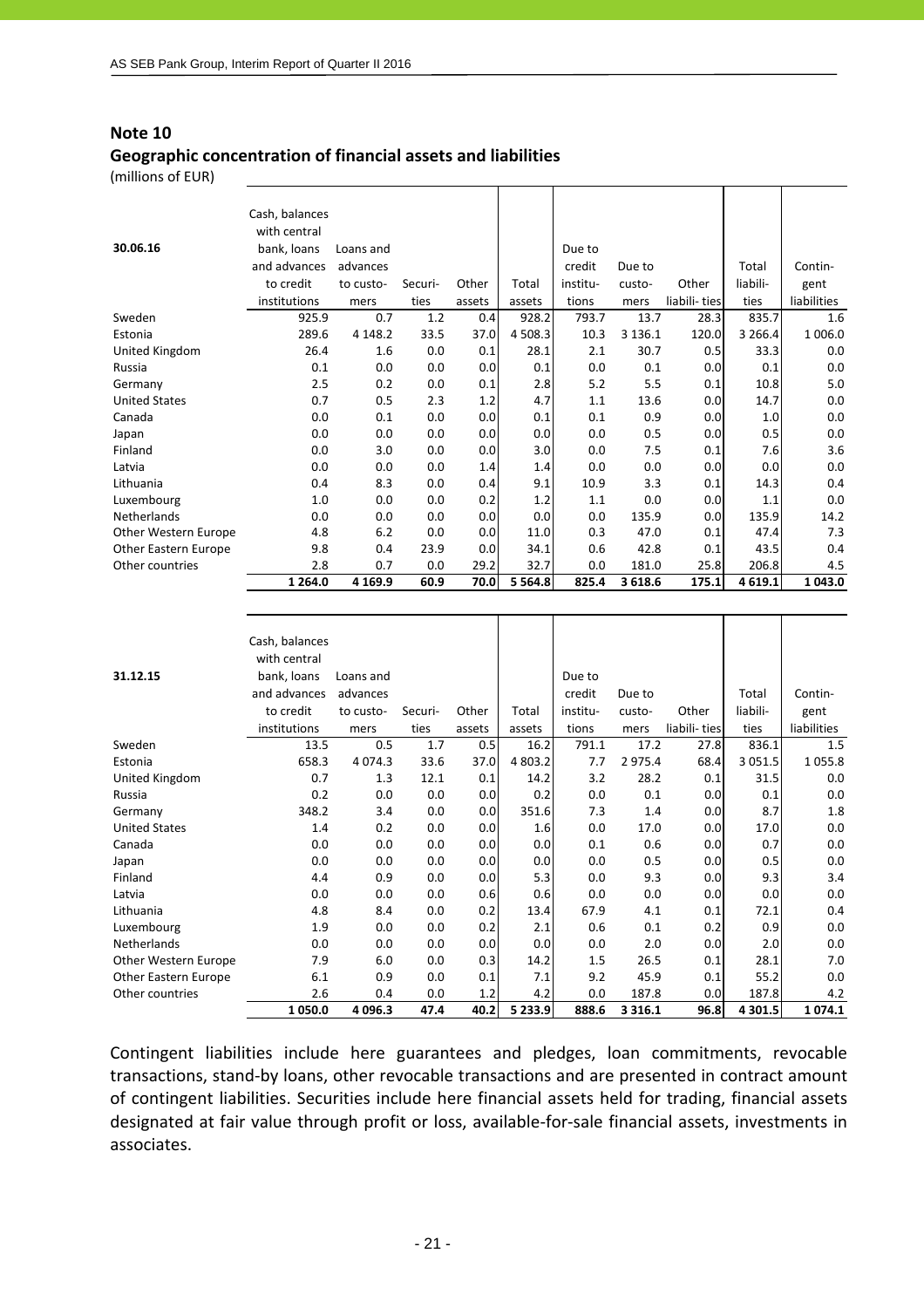## **Concentration of financial assets and liabilities by industry sector**

(millions of EUR)

|                                              | In the statement of financial position | Contin-           |                    |
|----------------------------------------------|----------------------------------------|-------------------|--------------------|
|                                              | <b>Cash and loans to central</b>       |                   | gent               |
| 30.06.16                                     | bank, credit institutions              |                   | <b>liabilities</b> |
|                                              | and customers                          | <b>Securities</b> |                    |
| Finance                                      | 1 2 8 7 . 5                            | 8.3               | 37.3               |
| Real estate                                  | 707.4                                  | 0.1               | 48.8               |
| Trading                                      | 368.2                                  | 0.0               | 169.8              |
| Industry                                     | 252.5                                  | 0.0               | 122.5              |
| Agriculture, fishing, forestry               | 171.4                                  | 0.0               | 12.2               |
| Transport                                    | 122.9                                  | 0.0               | 34.3               |
| Energy, gas and steam plants                 | 114.8                                  | 0.0               | 131.2              |
| Mining                                       | 71.1                                   | 0.0               | 21.8               |
| Government and state defence                 | 56.4                                   | 23.9              | 262.1              |
| Information and telecommunication            | 50.5                                   | 0.9               | 9.9                |
| Hotels, restaurants                          | 44.9                                   | 0.0               | 0.4                |
| Professional, science and technical work     | 42.1                                   | 0.0               | 5.6                |
| Construction                                 | 40.7                                   | 0.0               | 64.9               |
| Health services, social work                 | 39.2                                   | 0.0               | 8.1                |
| Administration and assistance                | 33.1                                   | 0.0               | 7.0                |
| Education                                    | 12.0                                   | 0.0               | 5.8                |
| Art, show business, leisure                  | 8.0                                    | 0.0               | 1.9                |
| Water supply, canalisation, waste management | 5.6                                    | 0.0               | 1.6                |
| Other government and social services         | 6.1                                    | 0.0               | 0.6                |
| Private individuals                          | 2025.2                                 | 0.0               | 97.2               |
| Derivatives                                  | 0.0                                    | 27.7              | 0.0                |
| Allowances                                   | $-25.7$                                |                   |                    |
|                                              | 5433.9                                 | 60.9              | 1 043.0            |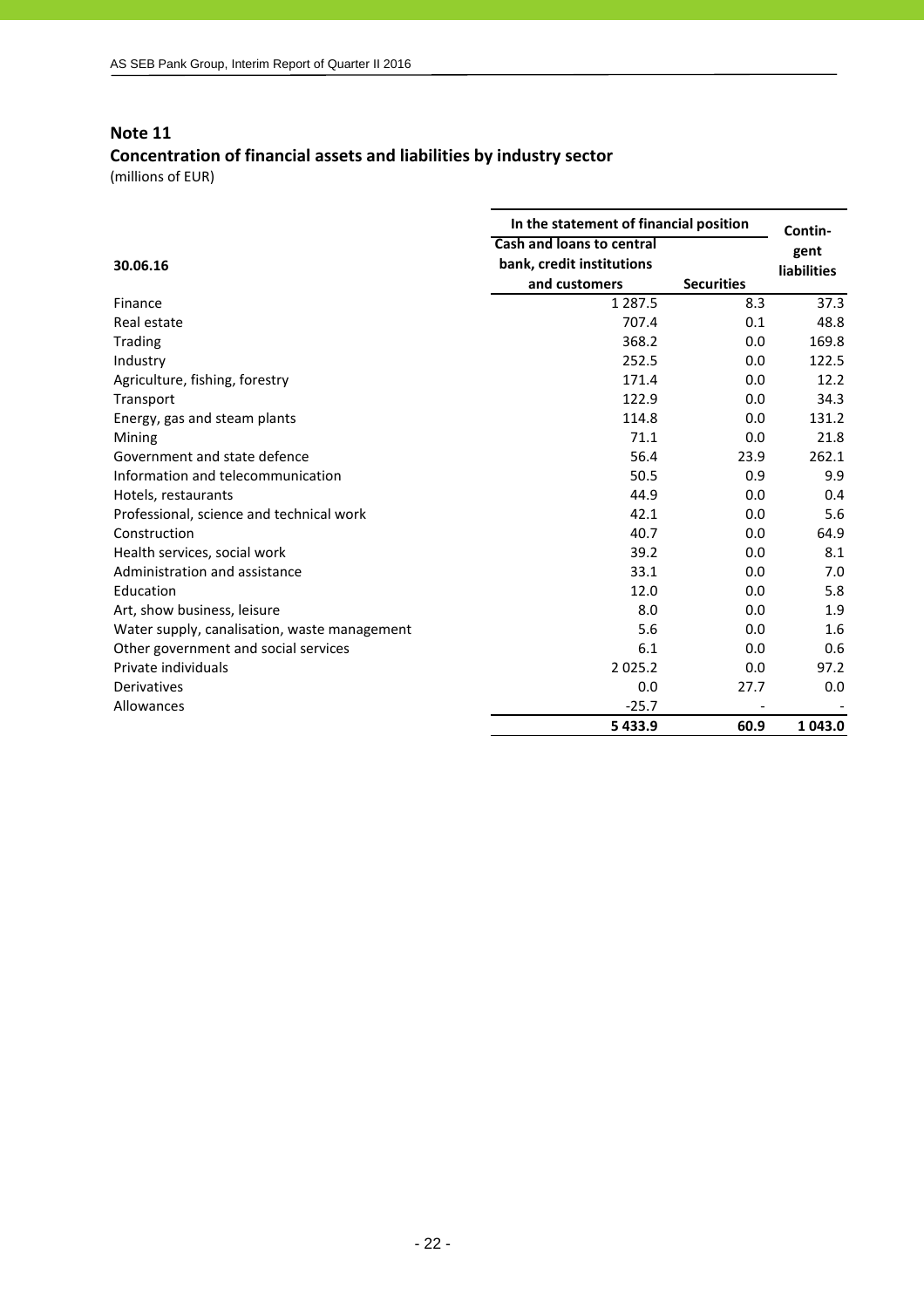|                                              |                                  | In the statement of financial position |                    |  |  |
|----------------------------------------------|----------------------------------|----------------------------------------|--------------------|--|--|
|                                              | <b>Cash and loans to central</b> |                                        | Contin-<br>gent    |  |  |
| 31.12.15                                     | bank, credit institutions        |                                        | <b>liabilities</b> |  |  |
|                                              | and customers                    | <b>Securities</b>                      |                    |  |  |
| Finance                                      | 1 0 6 6 .3                       | 18.3                                   | 16.8               |  |  |
| Real estate                                  | 692.3                            | 0.1                                    | 27.6               |  |  |
| <b>Trading</b>                               | 292.4                            | 0.0                                    | 215.6              |  |  |
| Industry                                     | 275.2                            | 0.0                                    | 144.9              |  |  |
| Agriculture, fishing, forestry               | 172.4                            | 0.0                                    | 8.9                |  |  |
| Energy, gas and steam plants                 | 149.2                            | 0.0                                    | 107.9              |  |  |
| Transport                                    | 124.5                            | 0.0                                    | 33.3               |  |  |
| Mining                                       | 74.6                             | 0.0                                    | 65.0               |  |  |
| Government and state defence                 | 70.4                             | 0.0                                    | 262.5              |  |  |
| Construction                                 | 49.4                             | 0.0                                    | 68.7               |  |  |
| Information and telecommunication            | 48.9                             | 0.7                                    | 10.6               |  |  |
| Hotels, restaurants                          | 43.9                             | 0.0                                    | 0.6                |  |  |
| Professional, science and technical work     | 43.8                             | 0.0                                    | 6.2                |  |  |
| Health services, social work                 | 43.3                             | 0.0                                    | 6.5                |  |  |
| Administration and assistance                | 27.3                             | 0.0                                    | 6.5                |  |  |
| Education                                    | 13.5                             | 0.0                                    | 5.8                |  |  |
| Art, show business, leisure                  | 8.7                              | 0.0                                    | 1.7                |  |  |
| Water supply, canalisation, waste management | 5.8                              | 0.0                                    | 1.4                |  |  |
| Other government and social services         | 6.6                              | 0.0                                    | 0.7                |  |  |
| Private individuals                          | 1966.8                           | 0.0                                    | 82.9               |  |  |
| Derivatives                                  | 0.0                              | 28.3                                   | 0.0                |  |  |
| Allowances                                   | $-29.0$                          |                                        |                    |  |  |
|                                              | 5 1 4 6 . 3                      | 47.4                                   | 1 0 7 4 . 1        |  |  |